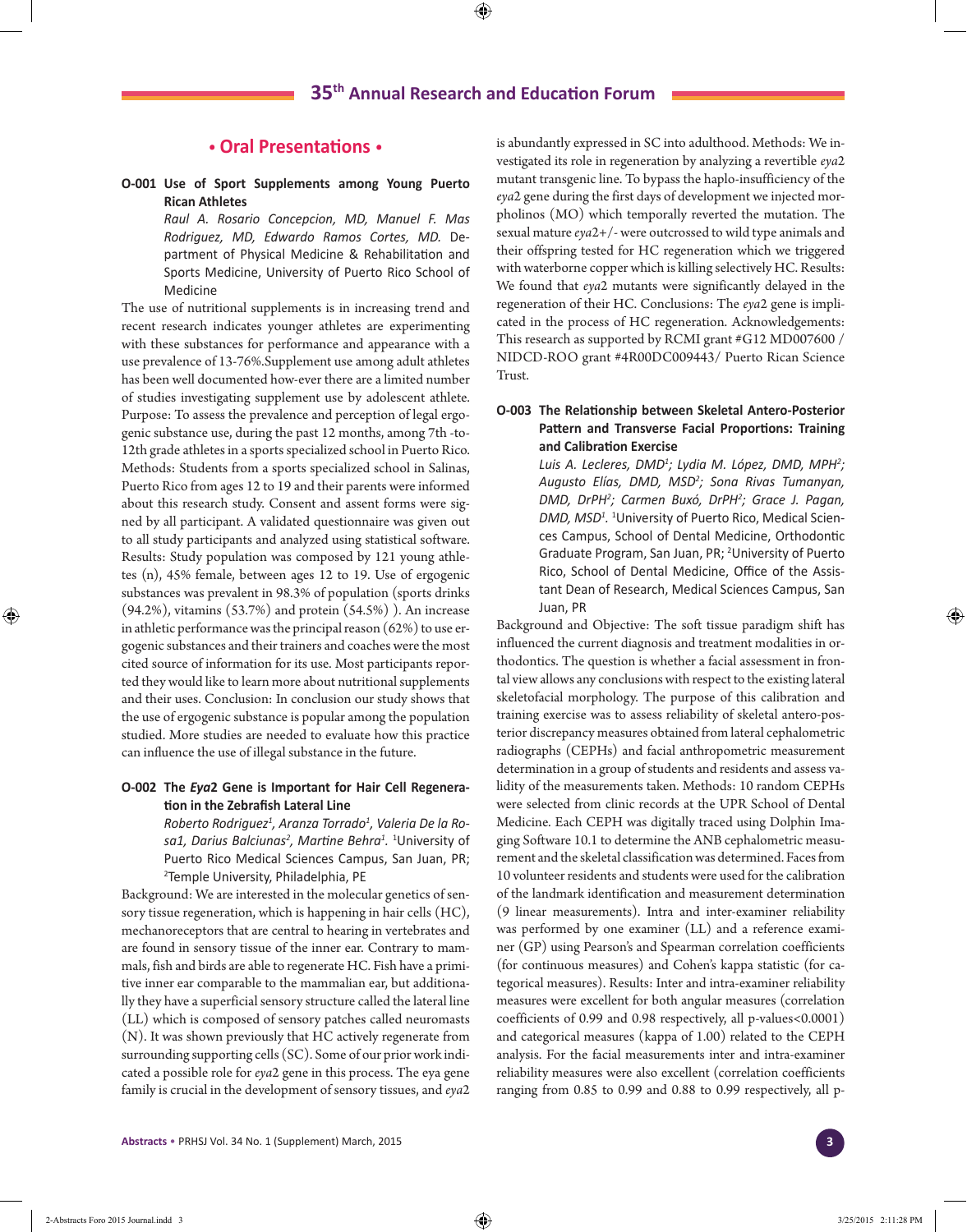values<0.001). Conclusion: Excellent inter and intra-examiner reliability was achieved among examiners thus providing validity to the study.

#### **O-004 ICDAS Training and Calibration: A Pilot Project**

B García-Godoy<sup>1</sup>, MJ Toro<sup>1</sup>, A Ferreira Zandonà<sup>2</sup>, *F Muñoz1 , A Encarnación1 , A Elías-Boneta1 .* 1 University of Puerto Rico, School of Dental Medicine, San Juan, PR; <sup>2</sup>The University of North Carolina at Chapel Hill, School of Dentistry, NC, USA

Background: The International Caries Detection and Assessment System (ICDAS) is the gold standard diagnostic criteria for the assessment of caries experience and its management. Objective: Train and calibrate two examiners in ICDAS and determine the feasibility of this pilot project for a future RCT. Methods: 18-25 year-olds residing in Dominican Republic (n=111) were consented and screened by the reference examiner (RE); 74 individuals were selected: 26 for training and 48 for calibration. Training consisted of: ICDAS eLearning, a lecture, clinical image assessments, and scoring of coronal surfaces of posterior extracted teeth (ICDAS 0-6). Visual examinations were conducted using optimal clinical facility/equipment. Subjects received a dental prophylaxis prior to the examination. The clinical training consisted of selected quadrants examination. Trainees were allowed score discussions with the RE. Live data was entered using i-pads equipped with ICDAS Application. Calibration was done on 48 patients following the same protocol, except that score discussions were prohibited. Weighted Kappa coefficient was used to assess inter- and intra-examiner reproducibility. Approximately, 20% of the calibration participants were re-examined to determine intra-examiner reproducibility. Results: Inter-examiner reliability was 0.80-0.82. Intra-examiner reproducibility ranged from 0.81-0.87 for trainees and 0.97 for the RE. After this pilot project, minor changes were proposed to optimize the future RCT: participants' age group 15-21 and oral hygiene routine preservation. Conclusions: Novice trainees achieved substantial agreement (inter-and intra) using ICDAS. This demonstration exercise aided to determine the future RCT feasibility (compliance, data entry, cost-effectiveness, etc), identify weaknesses, and improve the overall study design. Acknowledgements: This work was partially supported by the National Institute on Minority Health And Health Disparities of the NIH (R25MD007607) and Colgate Palmolive.

## **O-005 Role of Glutathione in Reducing Lysosomal Disruption in HIV-macrophages**

*Krystal Colón1 , Emylette Cruz<sup>2</sup> , Camille Zenón1 , Loyda*  Meléndez<sup>1</sup>. <sup>1</sup>Department of Microbiology and Medical Zoology, University of Puerto Rico Medical Sciences Campus, San Juan, PR; <sup>2</sup>Department of Biology, University of Puerto Rico, Arecibo Campus, PR

Background & Objectives. HIV-associated neurocognitive disorders (HAND) remain prevalent with HAART. In neurodegenerative diseases, including HAND, oxidative stress is an important hallmark. HIV infection promotes oxidative stress and the secretion of the lysosomal protease cathepsin B, inducing neurotoxicity. Therefore we hypothesize that reduction of oxidative stress by treatment of macrophages with glutathione (GSH) will reduce secretion of cathepsin B. Methods. HIV-1 infected monocyte-derived macrophages (MDM), were treated with GSH at one day post-infection (dpi), and secretion of pro-cathepsin B, cystatins B and C, and cathepsin B activity were measured from cell supernatants at 11dpi. Disruption of lysosomes was assessed using LysoPainter dye. Cathepsin B/cystatin B interaction were determined at 12dpi by proximity ligation assay. Results. We found that the secretion of cathepsin B and cystatin B were not different after GSH treatment as well as cathepsin B activity, however lysosomal disruption and cathepsin B/ cystatin B interaction were restored.. Interestingly when Efavirenz, a non-nucleoside reverse transcriptase inhibitor was added to MDM, the levels HIV infection and cystatins B and C decreased to baseline values, suggesting that these proteins are affected by HIV replication. Conclusions. GSH treatment of MDM restores cathepsin B /cystatin B interactions and improve integrity of lysosomes. Replenishing GSH levels in HIV infected patients, together with antiviral therapy, can reduce macrophage oxidative stress. Acknowledgement. This research was supported in part by grants from the NIH grants R01MH083516 (to LMM), SNRP U54NS4301 (to LMM), RISE R25GM061838 (KC), NIMH G12-MD007600 (Translational Proteomics Center). We acknowledge the UPR-MSC Chancellor, and the Associate Deanship of Biomedical Sciences for the funding provided.

### **O-006 Addressing Ecologic Fallacy in the Health Administration Services Planning and Health Promotion Plans: The Case of Villa Alegre**

*Edilí Quiñones Ortiz, MPH, Miguel Lind Figueroa, MPH, Brendalys Arvelo Mendez, MPH, Víctor Emanuel Reyes Ortiz, PhDc, Nancy Ortiz Rivera, BSE, Xenia Medrano, MD;* NeoMed Center; UPR-MSC; ASSMCA

Health Services Administration plans and forecast are constantly worked based on statistical analysis provided by health authorities' data. However, commonly, data could lead to unnecessary or undesirable provision of services to communities. NeoMed Center, a 330 health center, working with community needs by the administration of federal and state funds assigned to fight underage drinking at Gurabo base in state databases. The aim of these data is to gather the case report of Villa Alegre Community classified as "High Risk" for adolescent alcohol consumption community based on national and district data, but re-classified as "Low Risk" after field epidemiology assessment. Also, this presentation counts on how health administration resources provided by 330 health centers were re-assigned to work other communities within Gurabo facing underage drinking. A crosssectional study design was used to measure risk factors for alcohol consumption as well as resiliency among community adolescents. Results showed that adolescents' alcohol consumption was barely occurring in the community as self-reported. However,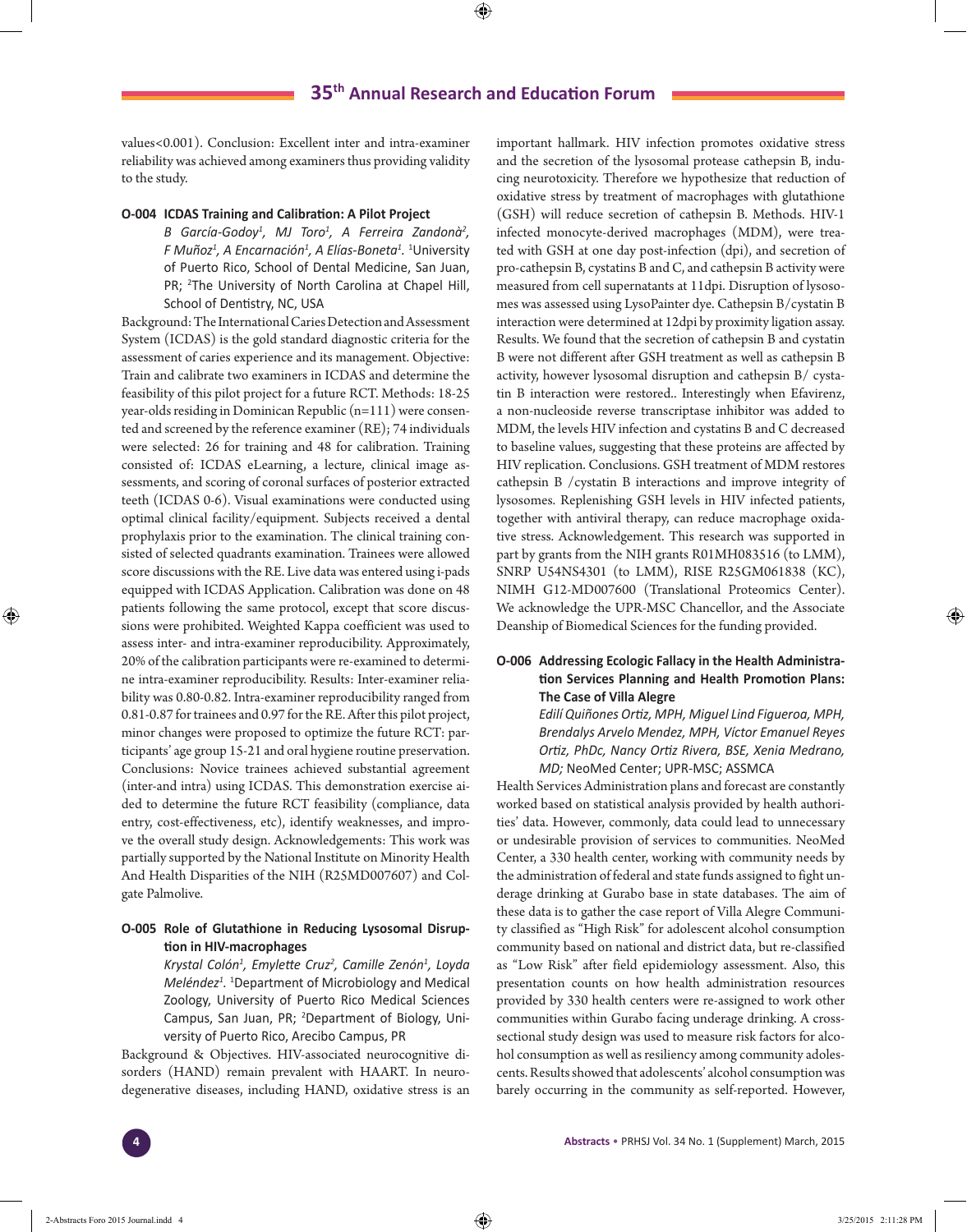risk factors such as low SES, violence events, alcohol availability among others were high as reported elsewhere by governmental authorities. In conclusion, the results shows that health services planning needs direct measurement of the phenomena prior to resources allocation.

### **O-007 Diverging Destinies: Puerto Rican Population in the Island and the United States**

*Alexis R. Santos-Lozada.* University of Texas at San Antonio, College of Public Policy, Department of Demography

Background and Objectives: The 2010 Decennial Census evidenced that more Puerto Ricans were living in the United States than in the island. At the same time it was the first time in history where the island experienced a population decline. This paper has the objective of studying population trends for Puerto Ricans in both settings and projecting future population structures for the 2020 period. Methods: Data for this study come from the 1990, 2000 and 2010 Decennial Censuses as well as from multiple sources of population projections of Puerto Rico. The projections for 2020 presented were generated using the Hamilton-Perry Method for Population Projections and Forecasting. Results: Based in the population projections for both instances we can expect the population of Puerto Rico to decrease by 4% and the population of Puerto Ricans in the U.S. to increase by 35%. This 35% includes migration from the island and births to Puerto Rican parents. The dependency ratio for both instances is similar, but the disaggregated ratios present a higher percentage of aged dependency in Puerto Rico than in the US. The population of Puerto Rico is expected to age rapidly compared to the population of Puerto Ricans in the US that is aging in a slower pace. Conclusions: The population of Puerto Ricans in the island and the US present diverging trends in terms of their growth, aging, and population structure. These issues of population aging and dependency structures should be addressed through a comprehensive population and economic policy. Not addressing the issues in a timely manner could be disastrous to the economic environment and situation of the island. As our political situation enables us certain liberties when compared to the states of the union, the government of Puerto Rico should consider drafting and approving a population policy to address the pressing population situations of the island.

### **O-008 Ciudadanos de Segunda Clase: el Vivir entre los Sexos y el Derecho en Puerto Rico**

*Pedro Acevedo, Juan C. Jorge.* Universidad de Puerto Rico, Recinto de Ciencias Médicas, Escuela de Medicina, Departamento Anatomía y Neurobiología, San Juan, PR

Trasfondo y objetivos: La intersexualidad humana principalmente se refiere a características anatómicas de los genitales atípicas al nacer. Las condiciones congénitas del tracto urogenital ocupan la cuarta posición entre todas las condiciones que monitorea el Departamento de Salud de P.R. Aunque la hiperplasia

adrenal congénita (HAC) puede producir atipia genital, estándares medico-legales actuales dictaminan que neonatos HAC con kariotipo 46, XX tienen que ser asignados al sexo de hembra sin tomar en cuenta su fenotipo genital. La política pública mediante ley obliga a los médicos asignar un sexo al nacer. En el presente trabajo se analizó dicha política pública, el estado de derecho que aborda el tema y su jurisprudencia. Este análisis está enmarcado en la disciplina del Derecho y la Ciencia Médica. Método: Esta investigación (1) identificó y evaluó los argumentos biomédicos utilizados en las decisiones judiciales e (2) identificó y evaluó el historial legislativo y casos ante el Tribunal Supremo de P.R. Resultados: Encontramos que la ley y la jurisprudencia en P.R. no permiten que personas luego de ser asignadas a un sexo puedan modificar sus documentos oficiales ante el Estado. Conclusión: La política pública y el estado de derecho actual en la isla no protege a personas intersexuales en Puerto Rico quienes, a lo largo de su desarrollo psicosexual, pueden verse atrapad\*s en un sexo que entienden no le correspondía. Proponemos legislación que examine el estado de derecho actual en estos casos a la luz del derecho a la identidad de género vigente en otros países iberoamericanos.

### **O-009 Propuesta de Reglamentación para Centros de Cuidado de Larga Duración que sirven a Personas con la Enfermedad de Alzheimer en Puerto Rico**

*Noelia Lis Silva Castro, BA, Natalia B. Pagán Guadalupe, BS, Mariela Ginés Rosario, BS, Joel Vélez Egipcíaco, BA, Luis Díaz Logroño, BS, José R. Carrión-Baralt, PhD, MPH.* Programa de Gerontología, Escuela Graduada de Salud Pública, Recinto de Ciencias Médicas, Universidad de Puerto Rico

Política Pública Analizada. A pesar de que las personas con la Enfermedad de Alzheimer(PEA) tienen necesidades muy particulares, en Puerto Rico no existe legislación o reglamentación para los Centros de Cuidado de Larga Duración (CCLD) que sirven a esta población. El objetivo de esta investigación es analizarreglamentaciones aplicablesa CCLD que sirven apersonas con EA en Estados Unidos. Disciplina Académica. Este estudio es una Investigación de Leyes de Salud Pública(Public Health Law Research). Fuentes de Información. Se utilizó el documento "State Residential Care and Assisted Living Policy: 2004" (SRCALP) para evaluar las políticas existentes en los Estados Unidos. Se contactó el Departamento de Salud de cada estado para actualizar la información. Se evaluaron las legislaciones existentes en Puerto Rico que cobijan a las PEA. Método. En este estudio-mapa (MappingStudy) se identificaron aquellos estados que tienen regulaciones de licenciamiento y se evaluaron las categorías de la tabla de requisitos para facilidades que sirven a residentes con demencia del SRCALP para delimitar las áreas a evaluar. Hallazgos. Se encontró que 41 estados tienen algún tipo de política para CCLD para pacientes con EA. Las regulaciones más frecuentes se dirigen hacia el adiestramiento del personal (31/41), a solicitarles un "Disclosure Form" (25/41) y a regulaciones sobre el ambiente físico, el diseño y seguridad de la facilidad (19/41).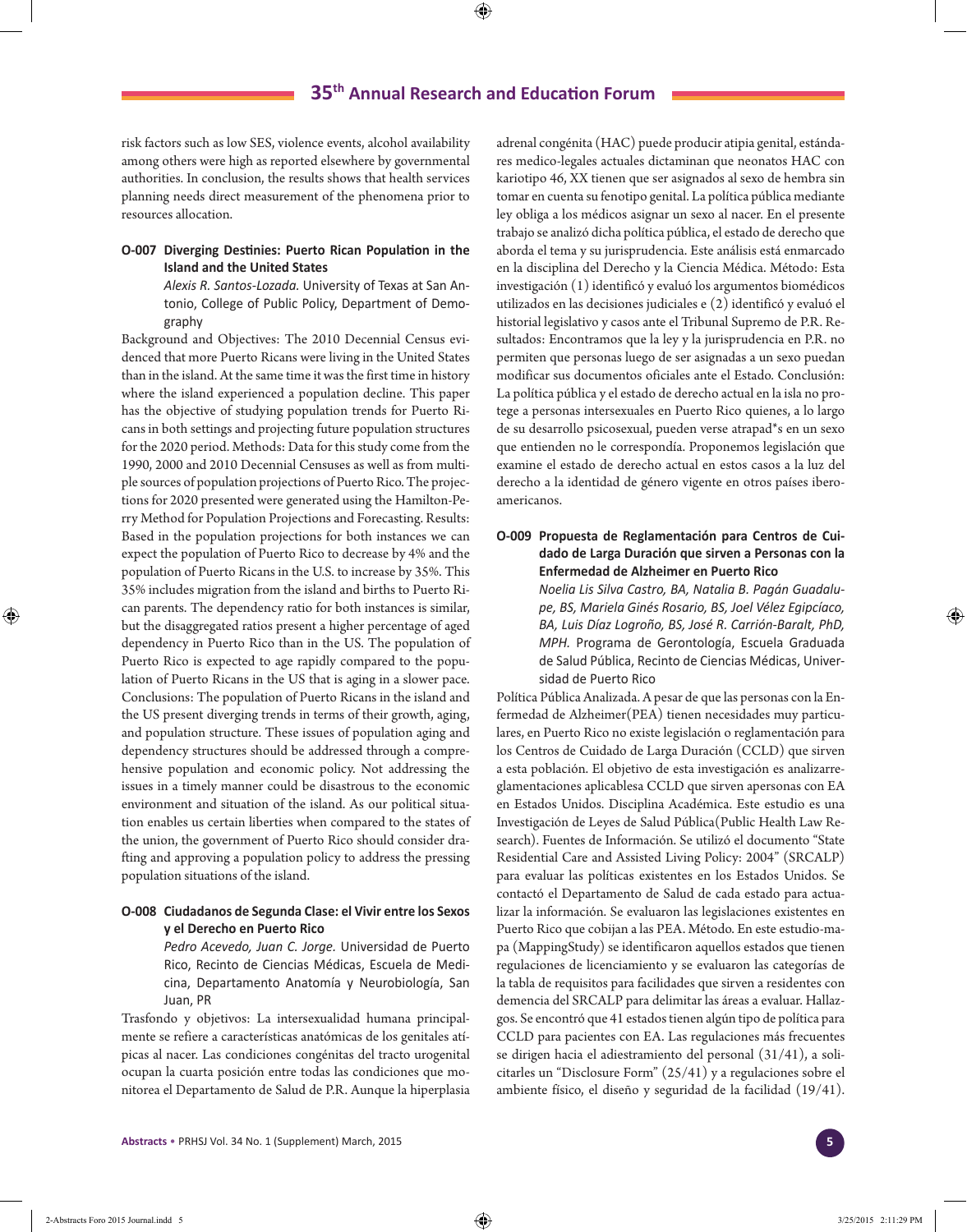Implicaciones. Se recomienda la creación de legislación que regule los CCLD que sirvan a personas con EA-OD, para atender sus necesidades particulares.Esta legislación debe estar dirigida principalmente a las áreas que aún no han sido cubiertas por las leyes existentes.

## **O-010 Barriers for Using Assistive Technology by Community-Living Hispanic Older Adults with Functional Limitations**

*Elsa M. Orellano-Colón1 , Angélica Santiago<sup>1</sup> , Víctor Torres Rodríguez1 , Keyla Benítez1 , Mayra Torres Rodríguez2, Jeff Jutay3.* 1University of Puerto Rico Medical Sciences Campus, San Juan, PR; 2Puerto Rico Assistive Technology Program; 3University of Ottawa

The presence of chronic conditions in old age may result in challenges to maintain independence in daily life activities. Assistive technologies (AT) are tools that enhance the independence, safety, and quality of life of older people with functional limitations. However, studies conducted with older adults from other countries reveal barriers for successful using AT. The aim of this study was to identify barriers experienced by Hispanic community-living older adults with functional limitations for using AT. Sixty Hispanic older adults (70 years and older) with functional limitations participated in this study. A mixed method design was used. The quantitative phase consisted of the administration of the AT needs assessment questionnaire and the qualitative phase consisted of individual interviews. Data analysis included descriptive statistics and thematic content analysis. A complex interaction between personal, contextual, and activity-based factors contributed to the experience of barriers for using AT. Lack of AT awareness and knowledge, limited coverage of AT by heath care plans, and perceived complexity and high cost of AT were the predominant barriers experienced by the participants. This study revealed significant gaps in knowledge related to the availability and benefits of using AT to support aging in place and healthy aging. It is imperative that older people as well as health care professionals have up-to-date knowledge and information about the availability and use of AT. If older people continue to not having information regarding AT, their pursuit to remain living independently may be curtailed.

### **O-011 CUIDATE & CUIDALOS: Two Evidence-Based Programs for Teen Pregnancy Prevention in Puerto Rico**

*Karen Pabón-Cruz, Fabián Arce-Morales, Gloria Montalvo-Ortega, Manuel I. Vargas-Bernal.* Puerto Rico Department of Health, Maternal Child and Adolescent Health Division, San Juan, PR

Background & Objectives: The Puerto Rico Personal Responsibility Education Program (PR-PREP) educates adolescents, their families and communities on abstinence, contraception and adulthood preparation topics with the ultimate goal of preventing unintended teen pregnancies and sexually transmitted infections (STIs), including HIV/AIDS. During the PREP first implementation year (2014), activities were conducted at school and community (public housings) settings. Methods: As result of a needs assessment, five municipalities in highest need of teen pregnancy prevention services at the Southeast region of Puerto Rico were selected. The target population was 12 to 14 year old youth and their parents/caregivers. The evidence-based programs (EBPs) delivered were: ¡Cuídate! (asyouth intervention)and ¡Cuídalo s!(asparentalintervention). Results: A grand totalof 468 youth aged 12 – 14 and 145 parents/caregivers initiated ¡Cuídate! and ¡Cuídalos! sessions, respectively. Both EBPswere conducted during school hours (AM/PM). Ninety three percent of the youth indicated that the discussions or activities helped them to learn program lessons; whereas 93% of the parents/caregivers stated have learned about new topics and tools to supportthe communication with their child. The overall retention rate was of 89% and 90% for the youth and parental interventions, respectively. Conclusion: Both EBPs were well received by participants at implementation sites. Educational information providedmay serve as a useful complement of the material discussed in the health class and to enhance parent-child communication. Acknowledgements: The PR-PREP is funded by the Administration on Children, Youth and Families (HHS-2010-ACF-ACYF-PREP-0125). We thank Dr. Antonia Villarruel, the EBPs' developer. Approved by the UPR-MSC IRB on September 12, 2013 (Protocol Number: A4760113).

### **O-012 Prevención de Alcohol en Menores: Implementación de una PBE en Familias Vegabajeñas**

*Wanda E. Pérez Rodríguez1 ; Zeleida M. Vázquez Rivera1 ; Víctor E. Reyes Ortíz<sup>1</sup> .* 1Programa Barrio Vivo, Organización Iniciativa Comunitaria de Investigación, Hato Rey, PR

Contexto: La influencia familiar y de pares son factores determinantes para el consumo de alcohol en menores. El 53% de los jóvenes en el municipio de Vega Baja han consumido alcohol alguna vez en su vida; el 69% indicó haber bebido en racha (5 tragos o más); 49% reportó uso de alcohol en la familia; y el 56% consumo de alcohol por parte de sus amigos (EJ, 2012). Con el fin de reducir el consumo de alcohol en menores, el programa Barrio Vivo de Iniciativa Comunitaria adaptó culturalmente e implementó una práctica basada en evidencia (PBE) dirigida a jóvenes y sus familiares. Objetivo: Presentar los resultados de la implementación piloto de la PBE Creating Lasting Family Connections. Metodología: Se reclutaron de manera voluntaria participantes de 15 a 17 años y padres o adultos significativos de la comunidad Alto de Cuba en Vega Baja. Se realizaron 16 sesiones del currículo a un grupo de jóvenes y 17 sesiones a un grupo de adultos. Se evaluó la fidelidad de los procesos de implementación y contenido de las sesiones a través de observación, entrevista, encuesta y grupo focal. Resultados: Se impactaron 23 jóvenes y 16 padres o adultos significativos. Porcentaje de satisfacción de los participantes: 98.5%. Fidelidad de la implementación: 100%. Reducción del consumo de alcohol en los jóvenes: 8.8%. Disminución de beber en racha: 13%. Aumento en percepción de supervisión familiar: 41.4%. Conclusión: El éxito de dicha im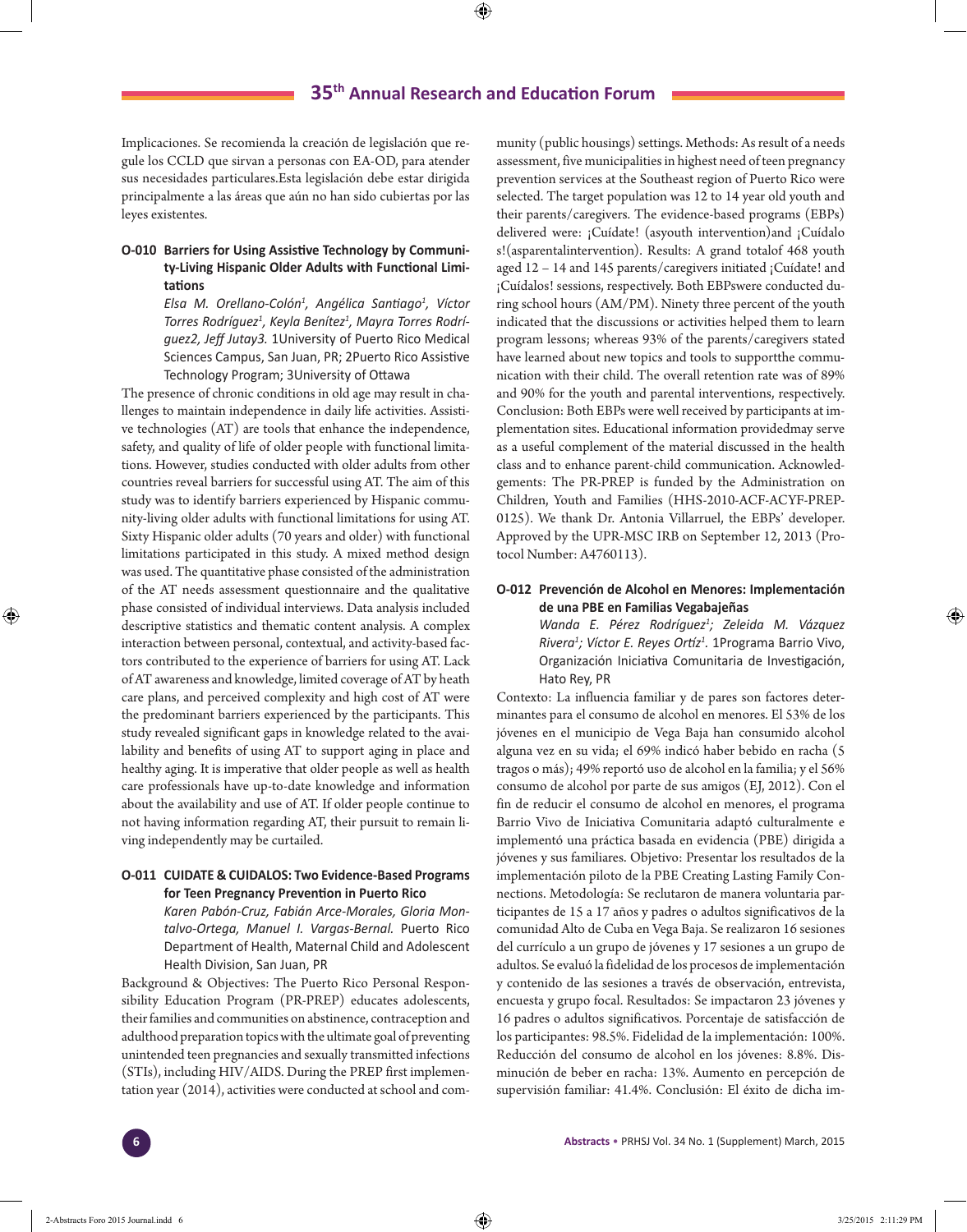plementación justifica los esfuerzos para replicar a mayor escala el programa. Agradecimiento: CIES-RCM y ASSMCA.

### **O-013 Evaluación de una Intervención Piloto para la Prevención del Uso de Alcohol entre Adolescentes de una Comunidad en el Centro de la Isla**

*Kritzianel Merced Morales, BS MSc, Víctor Emanuel Reyes Ortiz, PhD, Darleen S. González Cortés, BSN MSc, Jessenia D. Zayas Ríos, BS MHEPc, Gabriel A. Vilella Rivera, BSHE MPHs, María Del C. Rodríguez Velázquez, MPH BSN.* Oficina de Desarrollo Social, Municipio Autónomo de Comerío

La evaluación de Intervenciones Breves (IB) de promoción para la salud recopila evidencia sobre su efectividad, identifica maneras de mejorar la práctica, e identifica resultados inesperados. Sin embargo, continúa la falta de documentación sobreIBque conduzcan a reducciones significativas en uso de alcohol en jóvenes. El objetivo fue explorar la viabilidad y aceptabilidad de IB llevado a jóvenes en entornos comunitarios. Además, conocer si se implementó la intervención según fue diseñada, examinar si los objetivos establecidos se lograron y proveer recomendaciones para así introducir acciones correctivas en el diseño y la implantación del proyecto.La evaluación fue de proceso utilizó un enfoque mixto (análisis cuantitativos y cualitativos) y para los análisis cuantitativos se utilizó SPSS® versión 21.En total hubo 22 participantes de la intervención piloto y cuatro evaluadores observacionales. La evaluación de implementación cumplió satisfactoriamente con 85.7%. El 87.5% dijo que el desempeño de los facilitadores fue excelente. El 81.3% de los participantes se mostraron satisfechos con el tema de intervención y los materiales utilizados. Hubo varias recomendaciones dirigida a los facilitadores para tener mayor afinidad con los participantes y elevar el nivel cognoscitivo de la información.En general la actividad mantuvo la cronología de eventos estipulada en el plan de intervención y evaluación.En cuanto al proceso de la evaluación, la evaluación fue satisfactoria y se cumplieron los indicadores establecidos con mínima sugerencias para modificar. No hubo puntuación por debajo de 80%.

### **O-014 An Interdisciplinary Intervention for Developing Social Skills in Twice Exceptional Children**

*Ana Miró Mejías, Nellie Zambrana Ortíz, Ana M. ValdiviaBoulangger.* University of Puerto Rico, Río Piedras Campus, Education Faculty

Twice exceptional children exhibit strengths along with weakness, thus they are frequently misunderstood or unidentified resulting in being underserved. These challenges often interfere with their ability to adequately interact with others and develop adequate social skills. Objectives: 1) discuss a model of interdisciplinary intervention for the development of social skills in twice exceptional students and their families, and highlight its complexity. 2) explain curricular activities to develop social skills, and formal and informal methods to assess them. Dependent variable: level of development of social skills of each child measured through

two strategies: a) pre/post tests, and b) ratings of achievement during intervention sessions. Independent variable: twelve-week interdisciplinary intervention.Method:A multiple single-case research, based on a pre-experimental AB design. Four different quantitative pre and post measures were used. Information was also gathered during the intervention to document the children's achievement of specific social skill objectives. The twelve week intervention with parents and children included both individual and group sessions with the children four days a week after school. Results:The differences in pretest-posttest scores and the achievement ratings registered reveal improvements related to the identified difficulties in social skills. The results indicate that participants improved their social skills through the interdisciplinary intervention. Conclusions: The results provide support for the usefulness of an interdisciplinary intervention with 2e children to strengthen the development of their social skills that were established as target. The interventions were effective for the development of social skills, and therefore were helpful for the 2e participants. Funding Sources: This study was financed by a seed research award of the FILIUS Institute,of the University of Puerto Rico, Central Administration

### **O-015 Community Mobilization Efforts for HIV Prevention: A New Approach to for Young College Bound Adults in Universities, Puerto Rico, 2014**

*Mildred Gonzalez Altreche<sup>1</sup> , José Guzmán Pereira<sup>1</sup> , Lorinet Martell Martínez<sup>1</sup> , Manuel González Cintrón<sup>1</sup> .* 1 Puerto Rico Department of Health, HIV/STD Prevention Program

Background & Objectives: Individuals aged 13-24 saw the largest percent increase in new HIV diagnoses from 14% in 2011 to 19% in 2012. For years prevention interventions targeted the 35-44 year old population identified as highest risk for infection. Community mobilization (CM) has proved to be a successful strategy for disease prevention. The Puerto Rico Department of Health's HIV/STD Prevention Program developed new Community Mobilization strategies among college bound individuals. Methods: CDC's CM model for syphilis was adapted for HIV. Key stakeholders (universities or colleges and their campuses, CBOs, private enterprise, etc.) were identified, engaged and trained as to key project's goals. An assessment tool was designed to measure participant's acceptability of this new model for HIV awareness. Excel 2007 was used for data analysis. Results: On October 14- 16, 2014, islandwide activities targeting college communities were held with 40% (22/55) participation of university and college campuses in PR. Preliminary reports indicate an outreach impact of ≥ 3000 individuals out of an estimated a 38,000 college student population. HIV testing was offered in 15 of 22 participating institutions; a total of 650 HIV rapid tests were performed; counseling and referral services were available on site. Among 135 assessment tools evaluated to date, 87% reported increased knowledge on HIV and 93% reported they would recommend similar activities to peers. Conclusion: At 40% participation, universities and colleges seem to embrace their role as HIV preven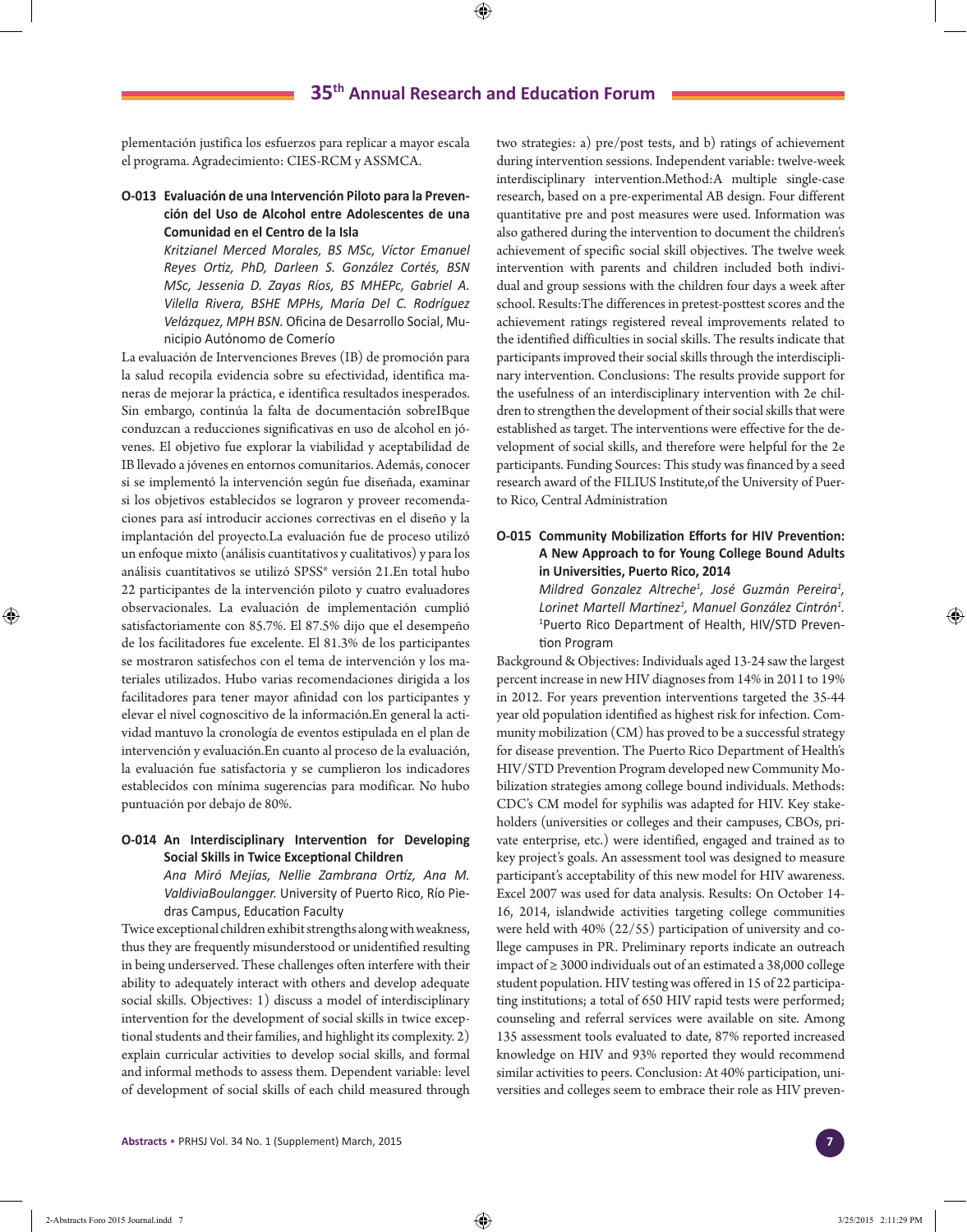tion stakeholders. Target population high participation rates and positive HIV knowledge change suggest a CM model for this population is an acceptable and effective tool for HIV awareness and prevention. Acknowledgements: This work was possible by CDC grant PS12-1201: Comprehensive Human Immunodeficiency Virus (HIV) Prevention Programs for Health Departments

### **O-016 Assessment of two HCV Knowledge Questionnaires for Promoting Health among Puerto Rican Islanders Injecting Drug Users**

*Jessenia Zayas Ríos1 , Víctor Emanuel Reyes Ortiz<sup>2</sup> , Darleen González-Cortés3 , Sergio F. Santiago-Calderón2 , Glenda O. Dávila-Torres<sup>4</sup> , Punto Fijo4 .* <sup>1</sup> Health Education Program, Social Sciences Department, Graduate School of Public Health, Medical Sciences Campus-UPR; <sup>2</sup>General MPH Program, Health Services Administration, Graduate School of Public Health, Medical Sciences Campus-UPR; <sup>3</sup>Health Services Evaluation and Biosocial Research Program, Health Services Administration, Graduate School of Public Health, Medical Sciences Campus-UPR; 4 Prevention Department, IniciativaComunitaria e Investigación (ICI)

Health education programs are based in the quality of the tools used for promoting the wellbeing of the communities. Currently, there are few tools that help promoting the health of IDU's from contagion with HCV. The aim of this study was to compare an existing HCV scale with an original scale for HCV knowledge among participants of a syringe exchange program in terms of reliability and other psychometric properties. A cross sectional study was performed using STATA 12.0 for comparing the scales using the same population in a two wave survey design. A total of 104 participants in the first wave and 103 participants in the second wave were recruited in the study. Results show that socio-demographic characteristics of participants did not differ  $(p > .05)$  in terms of age, sex, years injecting, injection per/day among others. Although, content validity by a panel of experts was performed to assure the new scale was appropriate KR-20 testshowed that the internal consistency among both scale were low (< .30).Also, psychometric properties of the scale showed low eigenvalue for both scales. Based in these results, there is a need to develop a more reliable instrument capable to assess the knowledge among the most vulnerable population for HCV contagion in Puerto Rico. IRB Protocol Approval # A8190414

### **O-017 Identification and Expression Analysis of Two** *Xenopus laevis* **Homologs of the Novel F-Box Containing Protein, FBXO30**

*Osamah Badwan<sup>1</sup> , Theodor Zbinden1,2, Noelia Flores1 , Tamia M. Lozada1 , Dariana M. Núñez<sup>1</sup> , Jesús M. Ayala1 , Josué Hernández<sup>2</sup> , Grisselle Valentín<sup>2</sup> , José E. García Arrarás<sup>2</sup> , Edwin E. Traverso1 .* 1 Department of Biology, University of Puerto Rico at Humacao, PR; 2 Department of Biology, University of Puerto Rico-Río Piedras Campus, San Juan, PR

Tumorhead (TH) is a maternal factor that regulates cell proliferation during early embryogenesis in *Xenopus laevis*. To understand how TH functions at the molecular level, we have been studying its relationship with the novel F-Box containing protein FBXO30, found in a two-hybrid screen for TH binding proteins. Using RT-PCR, we identified two FBXO30 homolog genes in *X. laevis*, named FBXO30-A and FBXO30-B. The FBXO30-A and FBXO30-B proteins share 64% and 63% identity with their Homo sapiens homolog, respectively. Sequence analysis and alignment of several vertebrate FBXO30 proteins show that they contain very conserved F-Box domains at their C-terminus, while the internal part of the proteins diverge extensively. We found through RT-PCR that FBXO30-A and FBXO30-B are maternal factors as their messages are present in the unfertilized egg. Their mRNAs persist during the cleavage stages but decrease dramatically once gastrulation starts. The FBXO30-A and FBXO30-B messages are present at low levels during organogenesis, showing a slight peak of expression during the mid-tailbud stages. *In situ* hybridization studies show that the maternal FBXO30-A mRNA is localized to the animal pole, and that the later expression of FBXO30-A occurs in the developing somites. Using antibodies raised against a synthetic FBXO30-A peptide, we have preliminarily localized the FBXO30-A protein to the nuclei of ectodermal cells at the gastrula (st. 12) stage. Our studies show the presence of two homologs of FBXO30 in *X. laevis*, which could be key regulators of early development, working with TH to regulate cell proliferation. Supported by: NIH-MARC Program (Grant 2T34GM008156-21)

### **O-018 Activation of Group II Metabotropic Glutamate Receptors Exerts an Anxiolytic-like Effect in Ovariectomized Female Rats**

*Pineyro Ruiz C1 , Rivera Román L<sup>2</sup> , González S<sup>2</sup> , Pérez-Acevedo NL<sup>1</sup> .* <sup>1</sup> School of Medicine of University of Puerto Rico, Medical Science Campus; <sup>2</sup>University of Puerto Rico, Río Piedras Campus

Background & Objectives: Anxiety disorders affect 40 million adults in the USA. Generalized anxietydisorder (GAD), one type of anxiety disorders,affectsfemales twice more than males.This predisposition might be due to differences in metabolite concentration such as estradiol.Estrogen receptors(ERs) at the plasma membrane activate metabotropic glutamate receptors (mGluRs). mGluRs have been linked to anxiety modulation.1S,2S,5R,6S)-2 -Aminobicyclo[3.1.0]hexane-2,6-dicarboxylic acid (LY354740), a group II mGluRs agonist, produces anxiolytic effects in male rodents. However, whether LY354740 produces the same effect in female rats, and whether estradiol might modulate anxiety through mGluRs interaction is still unknown.We hypothesized that the anxiolytic effect of LY354740 will be higher in ovariectomized female rats containing estradiol implants (OVX-EB) than animals containing empty implants (OVX). Methods: We evaluatedGADusing the elevated plus-maze (EPM).We also evaluated risk assessment behaviors (RABs) within the EPM. RABs include flat back approach (FBA), stretch attend postures (SAP)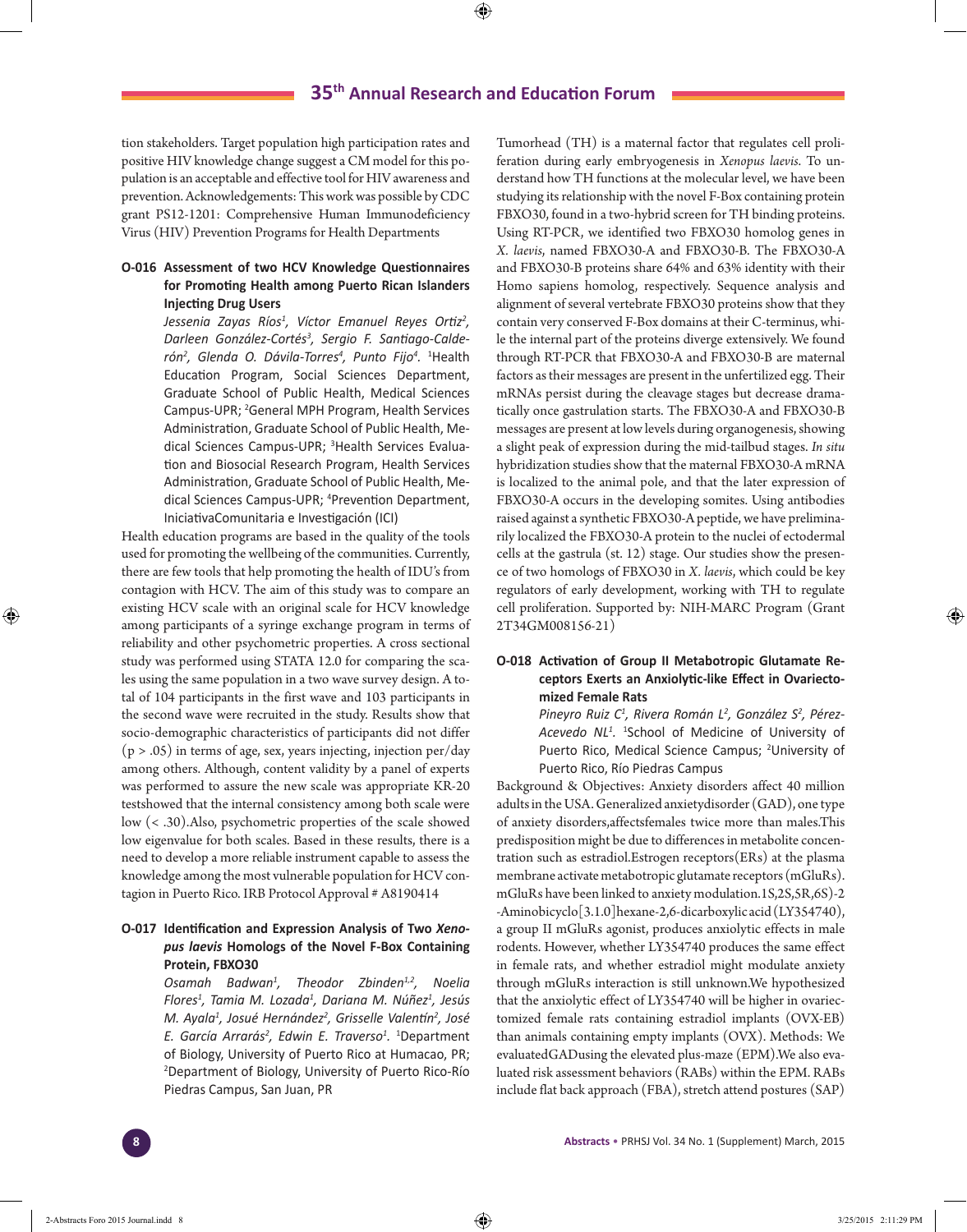and head dipping. We administered LY354740 (10 mg/kg) intraperitoneal 30 minutes prior to the EPM. Results:Preliminary data shows that LY354740 significantly decreased closed arms entries in OVX-EB but not OVX female rats( $p = 0.039$ ). LY354740 significantly reduced FBAin OVX-EB and OVX female rats (p  $= 0.001$ ) and SAP in OVX female ratsonly ( $p = 0.006$ ). Conclusion: Ourresults suggest that in GAD, the anxiolytic-like effect of LY354740 is selective toOVX-EB female rats, suggesting an interaction between mGluRs and ERs. On the other hand, the anxiolytic-like effect of LY354740 in RABs seems to be independent upon estradiol treatment, suggesting that the effect is due to group II mGluRs activation. Further experiments need to be done to evaluate these results. Acknowledgements: This study was partially supported by Undergraduate Research Mentoring Program (URM) – 40231.043.000.xxxx.430.401430070001.00 (534025); RCMI Program UPR-MSC (G12RR03051); RCMI Translational Proteomics Center (G12MD007600); Deanship of Biomedical Sciences and the Department of Anatomy & Neurobiology of the UPR School of Medicine.

### **O-019 Cathepsin B and Serum Amyloid P Component Contribute to HIV-induced Neuronal Apoptosis**

*Yisel M. Cantres-Rosario1 , Natalia Hernández<sup>2</sup> , Karla Negrón3 , Marines Plaud4 , Loyda M. Meléndez, PhD1,4.* 1 UPR, Medical Sciences Campus, Department of Microbiology and Medical Zoology, San Juan, PR; <sup>2</sup>UPR, Rio Piedras Campus, Department of Biology, San Juan, PR; <sup>3</sup>UPR, Bayamon Campus, Department of Biology, Bayamon, PR; 4 UPR, Medical Sciences Campus, Translational Proteomics Center, San Juan, PR

Background & Objectives: Cathepsin B, a lysosomal protease, is actively secreted by HIV-infected macrophages and has been associated to neuronal apoptosis in vitro. We hypothesized that cathepsin B interacts with other macrophage-secreted proteins to trigger neuronal apoptosis. Methods: To elucidate the mechanism of neurotoxicity, we immunoprecipitated cathepsin B from uninfected and HIV-infected macrophage supernatants and identified interacting proteins by LC-MS/MS. Proteins with differences in spectral count were validated by western blot. Their contribution to neuronal apoptosis was then assessed by exposing uninfected and HIV-infected macrophage supernatants pretreated with antibodies against cathepsin B and selected proteins to SK-N-SH neuroblastoma cell line cultures, using TUNEL labeling. The expression of the proteins in deep frontal white matter from HIV-positive patients was observed by immunohistochemistry. Results: Serum amyloid p component (SAPC) co-immunoprecipitated with cathepsin B from HIV-infected supernatants. Matrix metalloprotease-9 (MMP-9) co-immunoprecipitated with cathepsin B from uninfected supernatants. Antibodies against cathepsin B and SAPC decreased HIV-induced neuronal apoptosis by 10%. Pre-treatment of macrophage supernatants with antibodies MMP-9 did not have any effect on neurons. Cathepsin B and SAPC expression are increased in the brain of patients with HIV-subsyndromic disorder and with HIV-associated dementia compared to controls. Both proteins co-localized with amyloid beta peptides in tissues from HIV-positive neuro-impaired patients and Alzheimer's disease patients. Conclusions: Cathepsin B and SAPC are secreted by HIV-infected macrophages and contribute to neuronal apoptosis in vitro. The expression of both proteins is increased in the brain of patients with HAND and Alzheimer's disease, pointing to a role in neurodegenerative diseases. Acknowledgements: We thank Dianne Langford, Ph.D. for aiding us with the immunohistochemistry protocol. This work was supported in part by grants from the National Institutes of Health R01MH083516 (to LMM), SNRP U54NS4301 (to LMM), RISE R25GM061838 (YC), NIMH G12-MD007600 (Translational Proteomics Center). We acknowledge the UPR Medical Sciences Campus Chancellor, and the Associate Deanship of Biomedical Sciences provided additional funding to complete this study. This work was made possible from NIH funding through the NIMH and NINDS Institutes by the following grants: Manhattan HIV Brain Bank: U01MH083501, R24MH59724; Texas NeuroAIDS Research Center U01MH083507, R24 NS45491; National Neurological AIDS Bank 5U01MH083500, NS 38841 California NeuroAIDS Tissue Network U01MH083506, R24MH59745 Statistics and Data Coordinating Center U01MH083545, N01MH32002. Its contents are solely the responsibility of the authors and do not necessarily represent the official view of the NNTC or NIH.

### **O-020 CCL4 and IL-15 Affect Prostate Cancer Development**

*Rohena Rivera K1,2; Aponte Colón D<sup>3</sup> ; Forestier Román, I<sup>1,2</sup>; Sánchez Vázquez, M<sup>2</sup>; Martínez Ferrer, M<sup>1,2</sup>. <sup>1</sup>Uni*versity of Puerto Rico-Medical Sciences Campus, San Juan, PR; 2 University of Puerto Rico Comprehensive Cancer Center, San Juan, PR; <sup>3</sup>University of Puerto Rico-Río Piedras Campus, San Juan, PR

Background & Objectives: Prostate Cancer (PCa) is the secondleading cause of cancer-related deaths in the United States. Inflammation, is associated with PCa development and progression. Chemokines such as CCL4 and IL-15 are differentially expressed in prostate cancer patients with recurrent disease (CCL4) or recurrence-free survival (IL-15). We studied the role of these chemokines in PCa using in-vitro and in-vivo models. Methods: PC3 (androgen-independent) and 22RV1 (androgendependent) cell lines were treated with CCL4 (0.001ng/mL and 0.1ng/mL) or IL-15 (0.0013ng/mL and 0.1ng/mL) and subjected to motility assays. The role of CCL4 and IL-15 in tumor growth was evaluated using an orthotopic xenograft model. The chemokines were administered bi-weekly with intraperitoneal injections during 4 weeks. Tumor volume was determined with caliper measurements. Tissue was collected, fixed, and processed for gross-examination, immunohistochemical, and gene expression analysis. Results: In-vitro studies indicated that PC3 and 22RV1 cells treated with CCL4 had significantly increased motility while IL-15 treatment caused a decrease (p<0.05). In-vivo, CCL4 and IL-15 increased tumor volume. Immunohistochemical analysis showed that CCL4 increased expression of desmin,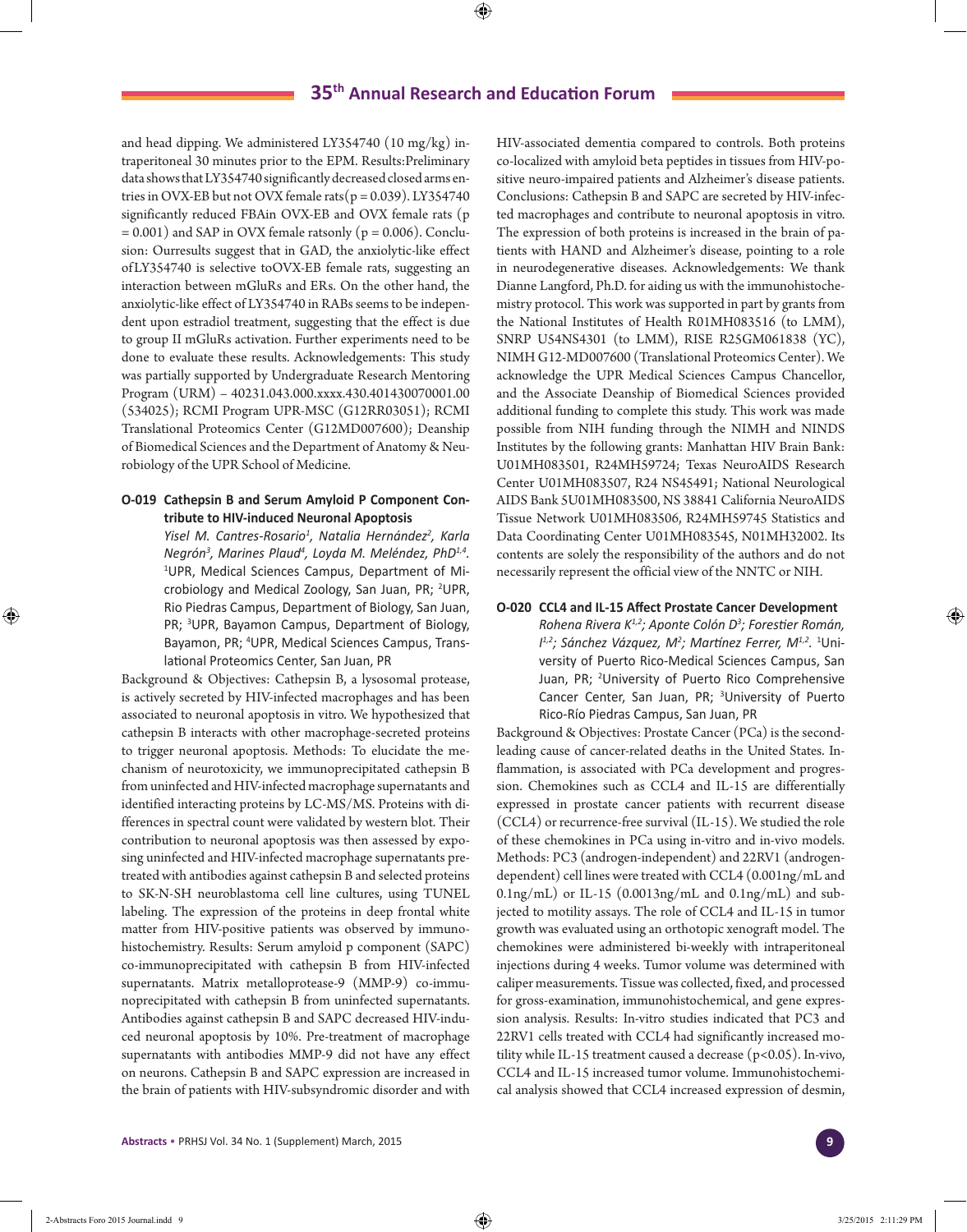phospho-histone 3 (pH3) and CD31. On the other hand IL-15 increased expression of desmin but, decreased phospho-histone 3 (pH3) and CD31. Gene expression analysis showed that CCL4 and IL-15 altered several genes involved in PCa progression and the PI3K pathway confirmed by quantitative Real-Time PCR. Conclusions: Our results indicate that CCL4 may promote tumor growth and metastasis in-vivo by increasing proliferation and altering migration, while IL-15 promotes tumor growth while decreasing metastatic-potential. Acknowledgments: This work was supported by the Comprehensive Cancer Center, the Graduate Program School of Pharmacy, NIH K01 CA140711, and MBRS-RISE R25GM061838.

### **O-021 Intraperitoneal Delivery of Liposome-Encapsulated c-MYC-siRNA Reduces Tumor Burden in a Mouse Model of Cisplatin-Resistant Ovarian Cancer**

*Jeyshka M. Reyes González1,2, Guillermo N. Armaiz Peña<sup>3</sup> , Lingegowda S. Mangala<sup>3</sup> , Fatma Valiyeva2 , Cristina Ivan3 , Sunila Pradeep<sup>3</sup> , Ileabett M. Echevarría Vargas1 , Adrian Rivera4 , Anil K. Sood<sup>3</sup> , Pablo E. Vivas Mejía1,2.* <sup>1</sup> Department of Biochemistry, University of Puerto Rico, Medical Sciences Campus; <sup>2</sup>Comprehensive Cancer Center, San Juan, PR; <sup>3</sup>The University of Texas, MD Anderson Cancer Center, Houston, TX; 4 Deparment of Biology, University of Puerto Rico, Rio Piedras Campus

Given the pivotal role of the c-MYC transcription factor in cancer, its therapeutic targeting in chemoresistance is evident. Unfortunately, c-MYC lacks surface domains suitable for small molecule inhibitors; therefore, it has remained an "undruggable" target. Nevertheless, small-interfering RNAs (siRNAs) have been shown to specifically downregulate "undruggable" target gene products, providing a promising therapeutic modality for cancer patients. Here, we examined the biological and therapeutic effects of targeting c-MYC by siRNAs in cisplatin-resistant cells and in pre-clinical models of ovarian cancer. Statistical analysis of patient's data extracted from "The Cancer Genome Atlas" (TCGA) portal showed that the progression free survival (PFS) was decreased in ovarian cancer patients with high c-MYC mRNA levels. Furthermore, analysis of a panel of ovarian cancer cell lines showed that c-MYC protein levels were higher in cisplatin-resistant cells when compared to their cisplatin-sensitive counterparts. Significant inhibition of cell growth and proliferation was observed upon siRNA-mediated c-MYC depletion. In addition, single weekly doses of c-MYC-siRNA incorporated into 1,2-dioleoyl-sn-glycero-3-phosphocholine (DOPC) polyethylene glycol-2000 (PEG-2000)-based nanoliposomes resulted in a reduction of tumor burden compared with a non-coding control siRNA. These findings identify c-MYC as a potential therapeutic target for ovarian cancers expressing high levels of this oncoprotein. Thus, results from this project will impact approximately 50-70% of ovarian cancer patients who become mainly resistant to cisplatin treatment. This project was supported in part by the NIH/NCI 1K22CA166226-01A1 and institutional seed funds

from UPR CCC (PEVM); and the National Institutes of Health, Minority Biomedical Research Support (MBRS) RISE Grant Number R25-GM061838 ( JMRG).

### **O-022 Mybpc1 and mybpc3 Mutations in Zebrafish as a Model for Human Hypertrophic Cardiomyopathy**

*Nabila Chaudhri Martinez, Luis Colon, John Bradsher, Aranza Torrado, Robert Kensler, Martine Behra.* University of Puerto Rico Medical Sciences Campus

Myosin binding protein C (MYBPC) is found in the basic contractile unit of all muscles. It is necessary for thick filament stability, proper muscle contraction and development. However its function is still not fully understood. In humans, MYBPC 1 and 2 are found in fast and slow skeletal fibers respectively and MYB-CP3 in cardiac fibers. Mutations in mybpc3 have been linked to a genetic disease known as hypertrophic cardiomyopathy (HCM). Carriers are at higher risk of heart failure and sudden cardiac death (SCD) and it is a leading cause of death in young athletes. To understand how such mutations can cause HCM/SCD, we decided to investigate the effects of mutations in mybpc homologs in zebrafish. Previous data indicated that unlike in humans, mybpc1 and 3 were both expressed in the embryonic heart. First, we confirmed the expression pattern of both mybpc 1 and 3 by whole mount in situ hybridization (WISH) in 2 and 5 day post fertilization (dpf) larvae. Next, we identified mybpc1+/- carriers and characterized their heart phenotype by monitoring heart morphology and measuring heartbeat in homozygotes. We found significantly alterations in the formation and contraction of mybpc1-/- hearts. In parallel, we generated with the CRISPR-Cas technology a mybpc3 mutant line in which we will perform heart phenotypical analyses. We will generate double mutants to assess the respective contribution to heart development of each mybpc ortholog. A better understanding of their respective role during development will help elucidate causes of HCM/SCD and develop putative treatments in humans.

### **O-023 Impacto del Programa PRAABRE en la Investigación biomédica de Puerto Rico**

*S* Alvalle<sup>1</sup>, N Ortiz<sup>1</sup>, J Rodríguez-Medina<sup>2</sup>, M Sánchez<sup>1</sup>. 1 DSC-Centro de Investigación y Evaluación Sociomédica; <sup>2</sup>Puerto Rico Alliance for the Advancement of Biomedical Research Excellence

La industria bio-farmaceutica es una de las más que contribuye a la economía de Puerto Rico (Villamil, 2013). Esta industria representa el 26.5% del PIB y el 57.4% de la producción manufacturera de la Isla (PIA, 2012). El PRAABRE tiene como meta el fomentar la colaboración y mejorar la infraestructura científica y la competitividad en investigación biomédica en la Isla. Objetivos: Evaluar el impacto de PRAABRE en la investigación biomédica mediante el desarrollo de proyectos de investigación, capacitación y mentoría de investigadores, estudiantes subgraduado-graduados y post-doctorales en las catorce instituciones académicas de la red. Métodos: Se diseñó un perfil institucional que recogió información de infraestructura, productividad y colaboraciones,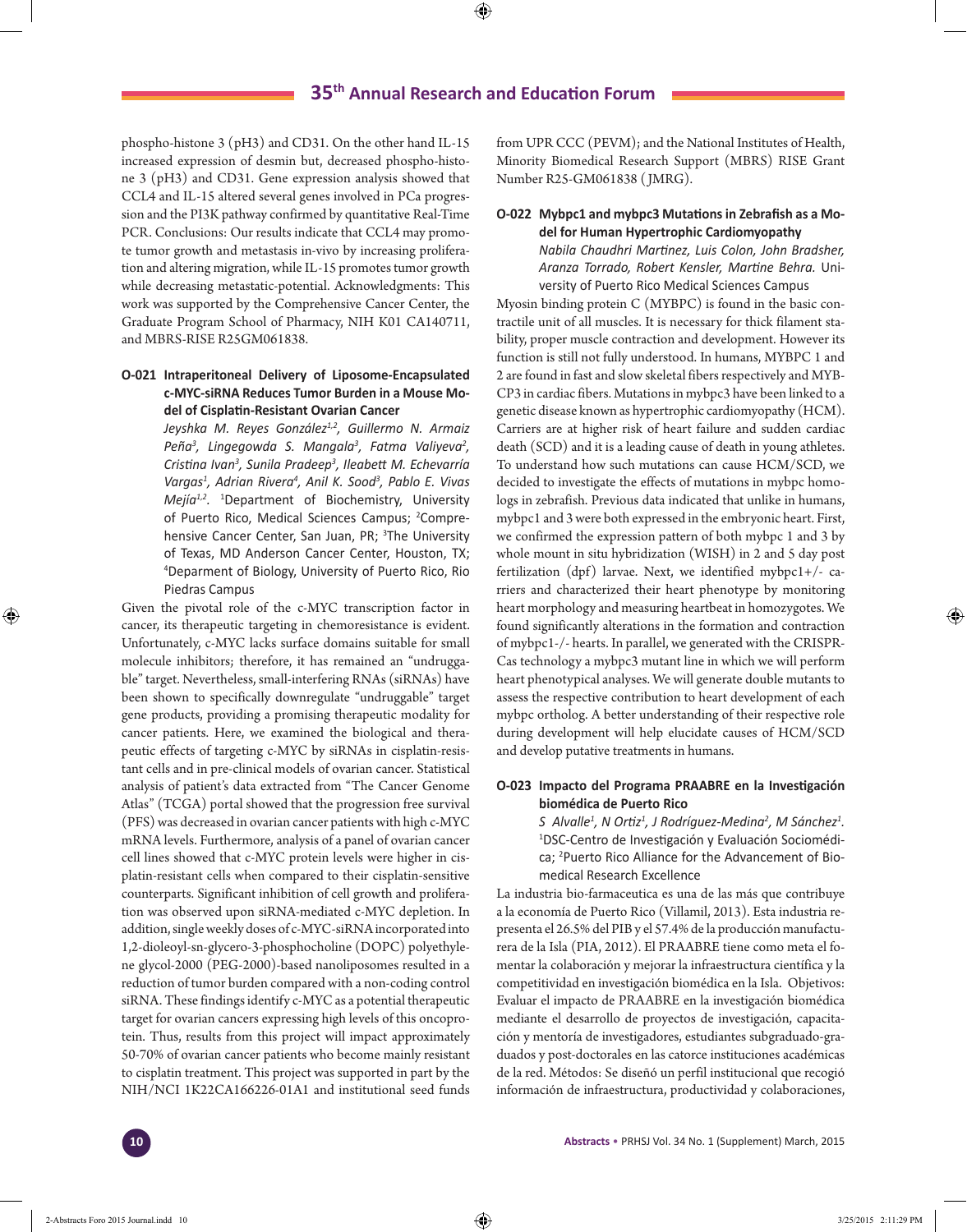en combinación con entrevistas, observaciones y revisión de documentos. Resultados: En comparación con el año 2009, durante el 2014 las instituciones de la red de PRAABRE incrementaron en la infraestructura de investigación en 7,900 pies cuadrados en promedio por año, se realizaron 106 nuevas colaboraciones de investigación, desarrollaron 29 nuevos cursos en Ciencias, reclutaron 15,924 estudiantes en ciencias, sometieron 573 solicitudes de subvenciones y 240 fueron otorgadas. En subvenciones otorgadas a las instituciones de la red se estima que \$108,318,234 ingresaron a la economía del país. Es evidente que el programa ha realizado importantes aportaciones y ha influenciado al sector científico y económico del país por lo que se recomienda: extender la red de instituciones académicas del programa y continuar promoviendo las colaboraciones de investigación.

# **O-024 Socioeconomic Factors Associated with History of Incarceration Among HIV+ Males who have Sex with Males in Puerto Rico**

*Verónica Tirado Mercado, Gerardo G. Jovet Toledo, Ricardo L. Vargas Molina, Edda Santiago Rodríguez, Edgardo J. Ortiz Sánchez & Carlos E. Rodríguez Díaz.*  University of Puerto Rico, Medical Sciences Campus, Graduate School of Public Health

Background. Male who have sex with males (MSM) and populations with a history of incarceration are at increased risk for HIV, more likely not to be engaged in HIV care, and to have immunity impairment. Most of the research with these groups has focused on behavioral risks and limited attention has been placed on the socioeconomic (SE) factors that might be associated with these vulnerabilities. Analysis focused on the SE factors associated with history of incarceration in a sample of HIV+ MSM in Puerto Rico (PR). Methods. We analyzed data from an ongoing health promotion study being conducted in PR. The study, circumscribed to MSM, encompasses the participation in a survey interview that includes domains such as SE characteristics and history of incarceration. Results. The mean age of the participants (n=138) was 38.4 years. Approximately 60% had some college education or more, and almost half were unemployed. A history of incarceration was documented in 30% of the sample. Bivariate analyses based on history of incarceration showed significant differences in age (p<0.001), education (p<0.001), employment (p<0.001), income ( $p=0.003$ ), sexual orientation ( $p<0.001$ ), and history of sex work (p<0.001). Marginal significance was found in levels of viral load (p<0.07). Conclusions. Among HIV+ MSM in PR, SE factors such as lower levels of education, unemployment, low income, and history of sex work are strongly associated with history of incarceration. These findings suggest considering the interconnection of incarceration and the social determinants that may increase vulnerability and health disparities in this population. Acknowledgement. Our gratitude to the participants of the study, our community collaborators, and the undergraduate and graduate research assistants who supported data collection. The project described was supported by the U.S. Centers for Disease Control and Prevention (Award Num. U01PS003310) and the

NIH-National Institute on Minority Health and Health Disparities (Award Num. U54MD007587). The content is solely the responsibility of the authors and do not necessarily represent the official views of the sponsors. Sponsors had no part in the analysis and did not take part in the writing of or decision to publish this presentation.

## **O-025 Socioeconomic Characteristics and Health Services Utilization in a Sample of Adult Female Intravenous Drug Users in Puerto Rico**

*Ilia M. Otero Cruz1 , Erika M. Collazo<sup>2</sup> , Gerardo G. Jovet Toledo1 , Edda I. Santiago Rodríguez<sup>1</sup> , Lucia Guerra Reyes<sup>3</sup> , Rasul Mowatt3 , Debby Herbenick3 , Carlos E. Rodriguez Diaz1 , Brian M. Dodge<sup>3</sup> .* 1 University of Puerto Rico-Medical Sciences Campus; <sup>2</sup>James Madison University; 3 Indiana University Bloomington

Background & Objectives. Adult female intravenous drug users (IDU) are affected by social determinants and health disparities leading to poor health outcomes. There is insufficient research concerning female IDU, their living conditions, and critical factors such as sex work, imprisonment and utilization of health services. Analysis objective was to develop a socioeconomic and health services utilization profile of female IDU living in PR. Methods. Data were collected in drug rehabilitation treatment centers using a structured interview including domains on socioeconomic factors, sex work, and health services utilization. Eligible participants were adult females ( $\geq$ 18yrs) with history of IDU in the last year. Results. About 70% of participants were residents of the San Juan Metropolitan Area and had a history of sex work. More than three-quarters of the sample reported being unemployed and a monthly income of \$1,000 or less. Over half of them reported not using preventive care, OBGYN, dental or mental health services during the last year. Close to 70% received STI and HIV screening during the last 6 months and 80% had a negative HIV-status. When stratifying by history of sex work, statistically significant differences were observed for history of confinement (p=0.019), mental health services utilization (p=0.044) and area of residence (p=0.076).Conclusion. Adult female IDU who had a history of sex work, have a higher incidence of incarceration and are less likely to use mental health services. Further research regarding the social, economic and risk factors of these women is needed to develop policies and programs to improve their health and quality of life. Acknowledgements. Our gratitude to the women who participated in this study and the organizations that provided support for data collection. This research project was supported by grants from the IU School of Public Health-Bloomington and the office of the Vice President of International Affairs at Indiana University.

### **O-026 Spectrum of Disease in Chikungunya Virus-Infected Individuals Identified during Household-based Cluster Investigations - June-August, 2014**

*Chanis Mercado Olavarria<sup>1</sup> , Nicole Roth<sup>2</sup> , Jomil Torres Aponte<sup>3</sup> , Kyle Ryff3 , Nicole Perez Rodriguez<sup>2</sup> , Elizabeth*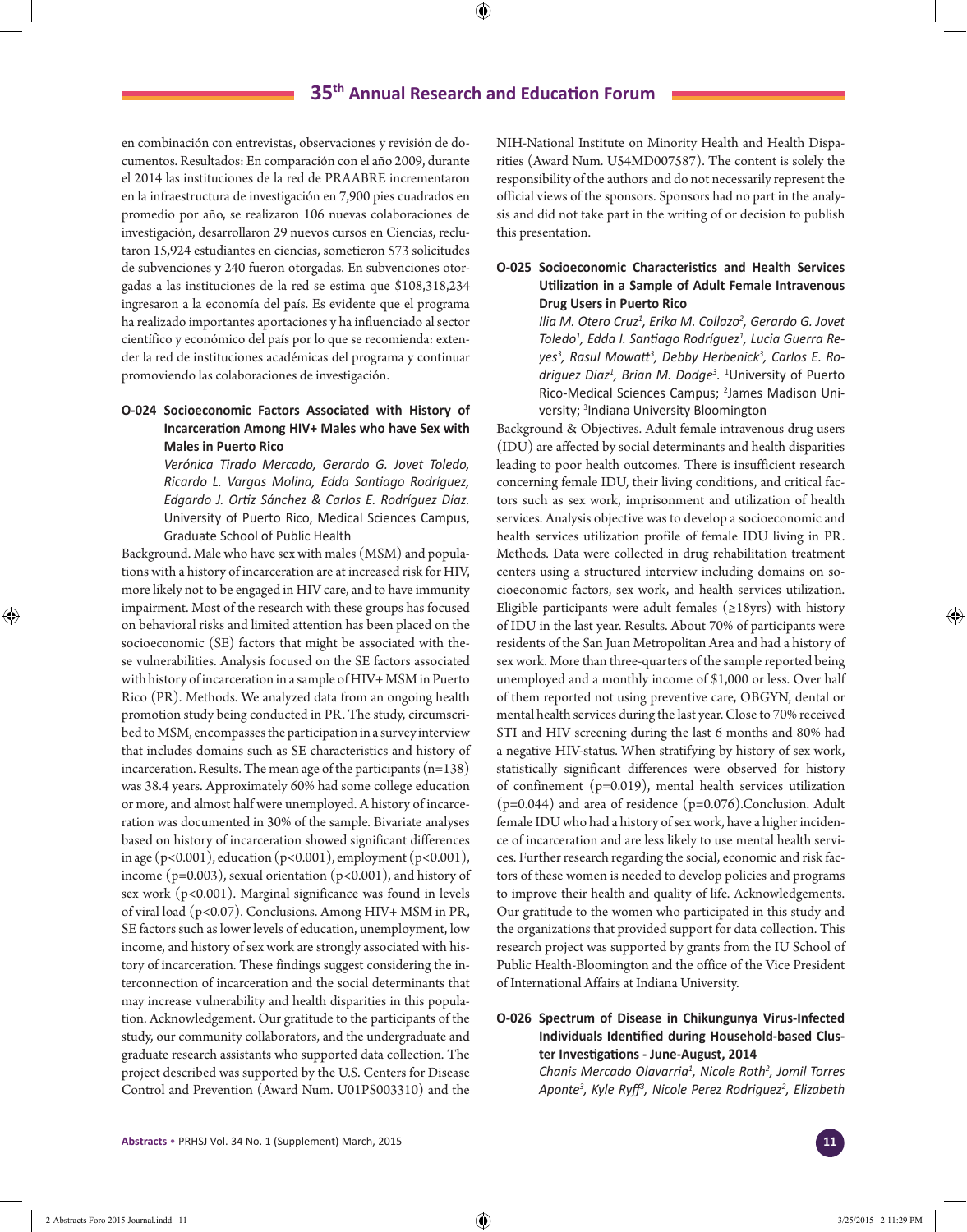*Hunsperger2 , Jorge Muñoz Jordan2 , Tyler M. Sharp<sup>2</sup> , Brenda Rivera Garcia<sup>3</sup> .* <sup>1</sup> University of Puerto Rico Medical Sciences Campus; <sup>2</sup>Centers for Disease Control and Prevention-Dengue Branch; <sup>3</sup>Puerto Rico Department of Health

Background & Objectives. The first locally-acquired chikungunya case in Puerto Rico had illness onset in May 2014, and >20,000 cases were reported soon after. To determine the extent of unreported chikungunya cases and describe the health careseeking behaviors of individuals with chikungunya, householdbased cluster investigations were conducted. Methods Households within a 50 meter radius of laboratory-positive cases' residence were invited toparticipate in the investigation. Participants completed a questionnaire about household characteristics, demographics and recent illnesses, and provided a serum specimen that was tested by RT-PCR and IgMELISA to detect current or recent infection, respectively, with chikungunya virus (CHIKV) or dengue virus (DENV). Results During June 20– August 19, 21 cluster investigations were conducted. Of 250 participants, 70 (28%) had evidence of current  $(n = 12)$  or recent (n = 58) CHIKV infection, and 13 (5%) had evidence of recent DENV infection. Of all participants with evidence of CHIKV infection, 59 (84%) reported an acute illness in the past three months, the most common symptoms of which were joint pain (94%) and fever (93%). Median duration of illness was 6 days (range: 2–21). Of 25symptomatically-infected participants that sought medical care, 5 (20%) were diagnosed as chikungunya, 3 (12%) were hospitalized, and 2 (8%) were reported to Salud. ConclusionThese findings demonstrate that despite high rates of symptomatic infection and seeking medical care, fewchikungunya patients were correctly diagnosed and reported. Due to these findings, media campaigns were initiated to improve public and clinical awareness of chikungunya.

### **O-027 Sexual Health Profile of a Community Sample of HIV Positive Bisexual Men in Puerto Rico**

*José J. Martínez Vélez, Carlos E. Rodríguez Díaz, Gerardo G. Jovet Toledo, Ricardo L. Vargas Molina, Edgardo J. Ortiz Sánchez, Edda I. Santiago Rodríguez.*  Sex+ TEAM, Center for Sociomedical Research and Evaluation, Graduate School of Public Health, Medical Sciences Campus, University of Puerto Rico

Introduction. Self-identified bisexual men are understudied in the health field and several health disparities have been documented. HIV research with bisexual men has been very limited and frequently studied based on their sexual practices (having sex with men) rather than by their sexual self-identification. To start filling this gap, the purpose of this presentation is to describe the sexual health characteristics of a community sample of HIV+ bisexual men in Puerto Rico (PR). Methods. Data was collected from an ongoing health promotion research being conducted in collaboration with community clinics providing HIV services in PR. Participants responded to structured interviews which included domains about sociodemographic characteristics

and sexual health indicators (preventive practices, STI, among others). Findings. Most participants (N=27) were older than 33 years, born in PR, living in the San Juan Metropolitan Area, unemployed, and had a regular sex partner. More than half have used drugs in the last 90 days and most have skipped HIV medication in the last month. Testicular self-exam (<30yrs) and prostate exam  $(\geq 40$ yrs) were rarely documented in the sample. Consistent condom use in recent sexual encounters was reported by less than a third of the sample and over 81% have been diagnosed with at least one STI during their lifetime. Conclusions. Findings evidence that this sample has engaged in risky practices such as drug use, intermittent use of HIV medication, and condomless sex. Future research and targeted health promotion interventions are needed to better understand their healthcare needs and improve their wellbeing. Acknowledgement. Our gratitude to the participants of the study, our community collaborators, and the undergraduate and graduate research assistants who supported data collection. The project described was supported by the U.S. Centers for Disease Control and Prevention (Award Num. U01PS003310) and the NIH-National Institute on Minority Health and Health Disparities (Award Num. U54MD007587). The content is solely the responsibility of the authors and do not necessarily represent the official views of the sponsors. Sponsors had no part in the analysis and did not take part in the writing of or decision to publish this presentation.

### **O-028 Clinical and Epidemiologic Profile of Patients Hospitalized with Heart Failure in Puerto Rico, 2007-2011**

*Neysha Sánchez, MD<sup>1</sup> , Melissa Ruiz, MD1 , Sulimar Rodríguez, MD1 , José A. Colón, MD1 , Estefanía Quiroz, BA1 , Mariel Lopez, MS1,2, Angel Pena, MPH2 , Marisela Irizarry, MS2 , Enid J. García Rivera, MD, MPH1,2.* <sup>1</sup> University of Puerto Rico School of Medicine, Medical Sciences Campus, San Juan, PR; <sup>2</sup>Endowed Health Services Research Center, School of Medicine, University of Puerto Rico Medical Sciences Campus, San Juan, PR

Background/Objective: There are very limited data describing the epidemiology of congestive heart failure (CHF) in minority populations. The aim of this study is to describe the population hospitalized for CHF in the island of Puerto Rico. Methods: This secondary analysis was based on data from the PR Cardiovascular Surveillance Study. Trained medical personnel obtained information from the medical records of all patients admitted with a diagnosis of Heart Failure (ICD9: 428) at fifteen hospitals in Puerto Rico, during years 2007, 2009 and 2011. Continuous data was summarized as means and standard deviations. Categorical data was summarized with frequencies and percentages. For all tests a p value <0.05 was considered statistically significant. Results: The mean age of the 3,314 patients hospitalized with CHF was 70.4 years; 53% were male. 18% were subscribed to the Government Health Insurance Plan. Principal comorbidities included hypertension (88%), DM-II (59.7%) and hyperlipidemia (28%). Recurrent disease occurred in 65.7%. The main admission symptoms were dyspnea (92.8%), fatigue (60.3%)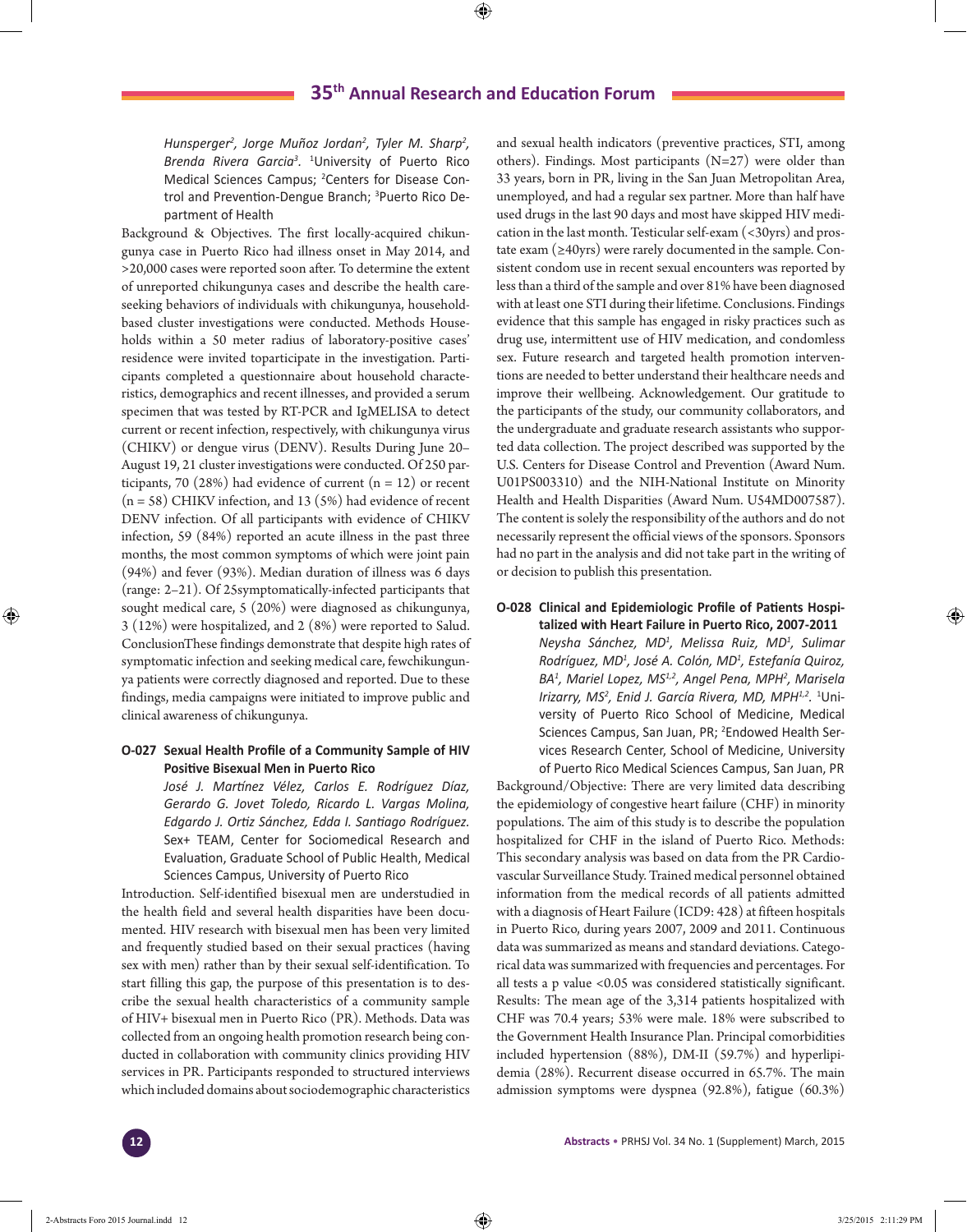and orthopnea (35.8%). Echocardiography was performed in 50.1%, of which 30.4% had an EF<30%. Beta-blockers were prescribed in 67% in-hospital and in 57.3% at time of discharge; ACE-I's also prescribed in 61% and 44.6%, respectively. Inpatient mortality was significantly higher in women than men (6.7% vs. 4.9% respectively, p<0.05). Conclusion: A descriptive profile of the population in Puerto Rico admitted with CHF helps us to better understand factors associated with increased morbidity and mortality and provides preliminary data for the development of future studies tailored to the specific needs of this community. Acknowledgements: Research reported in this publication was supported by the National Institute on Minority Health and Health Disparities of the National Institute of Health under Award Numbers 5S21MD000242, 5S21MD000138, 2U54MD007587 and G12MD007600 and the University of Puerto Rico School of Medicine. The content is solely the responsibility of the authors and does not necessarily represent the official views of the National Institutes of Health. Protocol Number: A5620111. Approval Date: 04/18/2011

### **O-029 The Expression of Gait Deficiencies in Patients with Controlled Type II Diabetes Mellitus**

*Martin G. Rosario PT, PhDc1,2; Donald Dunbar PhD<sup>1</sup> ; Juan C. Jorge PhD<sup>1</sup> ; Maria J. Crespo PhD3 ; Keyla Garcia PhD<sup>4</sup> ; Jorge Rohena MD<sup>5</sup> ; Alexis Ortiz PT, PhD, CSCS, CSC 6.* <sup>1</sup> Dept. Anatomy and Neurobiology University of Puerto Rico Medical Sciences Campus; <sup>2</sup>Physical Therapy Program, School of Allied Professions; <sup>3</sup>Dept of Physiology, University of Puerto Rico Medical Sciences Campus; 4 Dept of Biology, University of Puerto Rico Bayamon Campus; <sup>5</sup>University of Puerto Rico Medical Sciences Campus; <sup>6</sup>Dept of Physical Therapy Texas Women University, Houston Texas

Diabetics with peripheral neuropathy are more likely to report balance disturbances and injuries during walking than diabetics without this neuropathy. Deficiencies contributing to these problems are revealed much more clearly when patients walk and stand on a variety of surfaces (flat floor, stairs, ramps). Purpose: To expose controlled (A1C < 7%) diabetics (cDM) in the early stages of the disease to challenging postural and gait conditions in order to identify compensatory strategies. Methods: Fifteen healthy adults and fourteen age-matched and weight-matched cDM performed four walk trials under three different surface conditions: (1) flat surface, (2) flat surface with ramp ascent and descent, and (3) flat surface with stair ascent and descent. A three-dimensional video motion analysis system (120 HZ) was used to assess temporospatial gait parameters (step length, stride length, walk velocity, and cadence) and lower limb joint (hip, knee and ankle) kinematics. Multivariate analyses of covariance (MANCOVA) with post-hoc analyses, when appropriate, were used to determine between-group differences for all variables (kinematics, spatial and temporal parameters), using plantar flexion muscle force as a covariant. Results: Compared to the healthy subjects, mean hip joint angles in the cDM were significantly greater during flat-surface walking, and when ascending stairs (P<0.05). Moreover, cDM mean cadence was significantly (P<0.01) lower during stair descent. Conclusion: The increased mean hip joint angles and lower cadence observed under some of three gait conditions tested demonstrate that changes in kinematic and spatiotemporal parameters attributable to DM can be detected prior to the appearance of peripheral neuropathy.

### **O-030 Effects of Lung Carcinogens on PPARgamma Activity in A549 Cell Line**

*Néstor D. Carrasco Luyando<sup>1</sup> , Lori Nield<sup>2</sup> , Meredith*  Tennis<sup>2</sup>. <sup>1</sup>University of Puerto Rico at Ponce; <sup>2</sup>University of Colorado at Dever-Anschutz Medical Campus

Background & Objectives: PPARgamma is a transcription factor that associates with retinoic acid receptor to enhance transcription of genes regulating pathways of adipogenesis, macrophage programming, growth, and inflammation. PPARgamma agonists are effective at preventing lung cancer in mice and cause regression of human pre-neoplastic lung lesions. However, the mechanisms by which PPARgamma prevents lung cancer progression are not completely understood. Methods: Herein, we examined the effects of endogenous and exogenous PPAR agonists on expression of PPARgamma-regulated genes (E-cadherin and Ptgs2) in human lung cancer A549 cells. We treated cells with the endogenous PPARgamma agonist 15-Deoxy-Δ12,14-prostaglandin J2 and exogenous agonists pioglitazone and iloprost. We also tested acroleinand 4-hydroxynonenol (4-HNE). These molecules are chemically related to 15-Deoxy-Δ12,14-prostaglandin J2, and 4-HNE has been shown to enhance PPARgamma activity. Results: We found that pioglitazone, iloprost, and 15-Deoxy-Δ12,14-prostaglandin J2 increased expression of E-cadherin at 24 and 48 hours of exposure. HPGD expression was increased at 24 h with piolitazone, iloprost, 15-Deoxy-Δ12,14-prostaglandin J2, and 4-HNE, but returned to baseline by 48 h. NFκB protein is down-regulated in the presence of PPARgamma, but its gene expression increased with pioglitazone, iloprost, 15-Deoxy-Δ12,14-prostaglandin J2, and acrolein exposure at 24 h, indicating that decreased protein leads to increased transcription. The peak of agonist-induced expression effects occurs by 24 h. Conclusion: Increases in expression of the pioglitazone off-target regulated gene HPGD with agonists other than pioglitazone indicates that regulation of these genes is more complicated than was previously thought. Acknowledgements: This research was funded by NIH Grant #R25GM096955.

### **O-031 Parasite Variability and Load in an Outdoor Colony of Rhesus Monkeys (Macaca mulatta)**

*Marcos D. Ortiz1,2, Marilyn Arce1 , Carla M. Escabi Ruiz1 , Olga González<sup>1</sup> , Melween I. Martinez<sup>1</sup> .* 1 University of Puerto Rico, Medical Sciences Campus, Caribbean Primate Research Center, Sabana Seca, PR; <sup>2</sup>University of Puerto Rico, Río Piedras Campus, San Juan, PR

Background & Objectives: Nonhuman primates living in naturalistic environments such as outdoor gravel corrals are excellent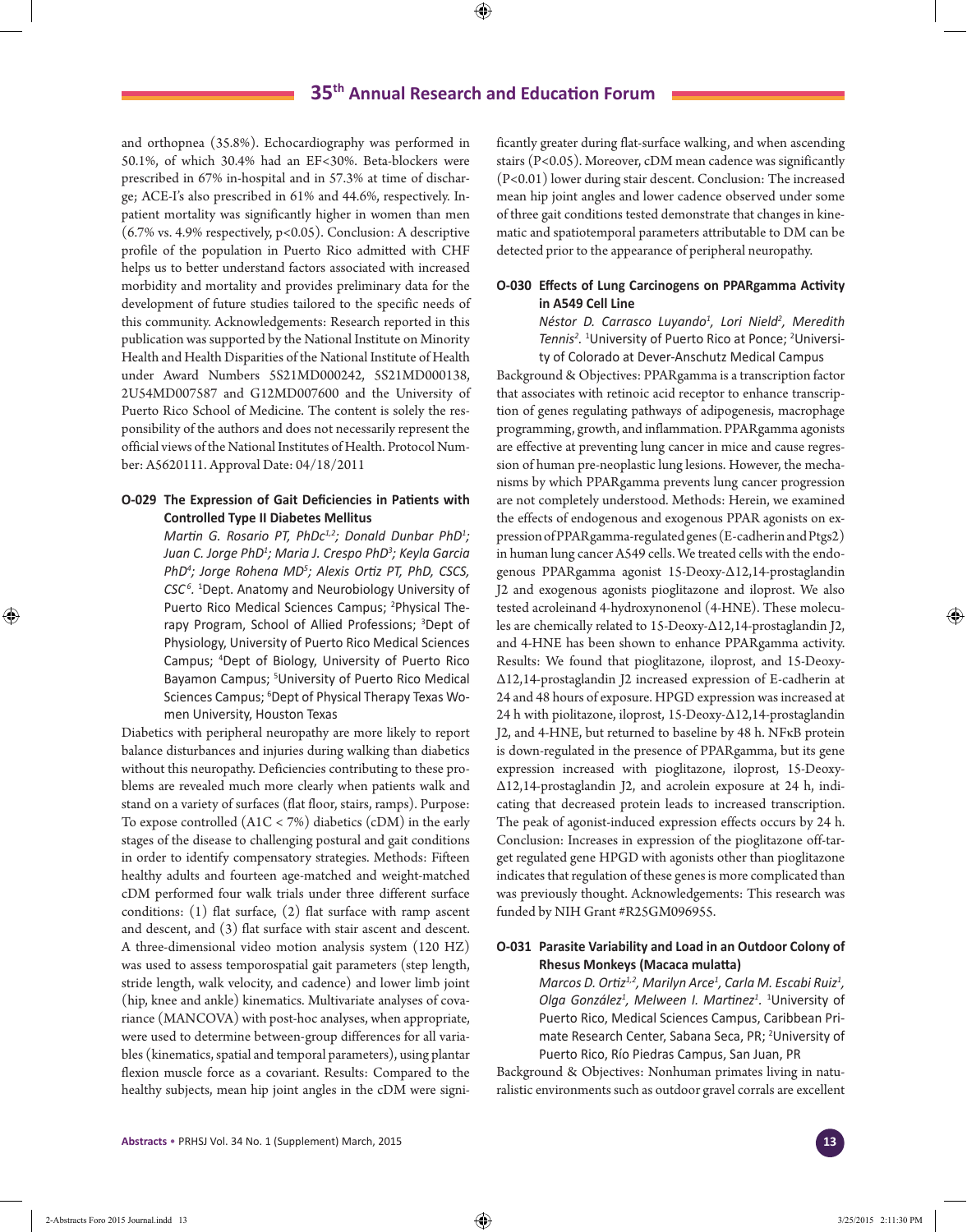models to study the relationship between intestinal parasites and social status. This research investigates how stressful environments could influence parasite diversity, prevalence and density and their relationship to primate health. Methods: Two hundred (200) fecal samples were collected from different enclosures in an outdoor colony of rhesus macaques and were analyzed by a concentration technique for intestinal parasite diversity, prevalence (i.e. the proportion of individuals in a population that are infected) and density (i.e. the number of individuals of a particular parasite per sampling unit). Results: Animals in tile floor corrals have lower parasite diversity, prevalence and density but typically develop chronic enteritis that may be caused by other factors such as altered microbiota. Monkeys in gravel floor corrals developed significantly less chronic enteritis but have higher parasite species diversity, prevalence and density. Environmental factors such as floor substrate (gravel versus tile) influence the intestinal parasite diversity, prevalence and density in laboratory rhesus macaques. Conclusions: One possibility is that animals in tile or concrete floor do not usually engage in species typical behaviors, creating a more stressful environment and increasing morbidity due to severe diarrhea. This rhesus macaque colony is unique in its structure and could be used to study chronic enteritis and inflammatory bowel disease and how this relates to psychosocial stress. Further research utilizing rhesus macaques could additionally correlate these findings to human realm of health, disease, and socioeconomic status.

### **O-032 Fever and Severe Thrombocytopenia Masquerading Sepsis in an HIV Positive Patient: Hemophagocytic Syndrome**

*Marielly Sierra, MD, María Ortega, MD, Karylsa Torres, MD, Joel Muñoz, MD, Ralph Kreil, MD, Emmanuel González, MD.* Universidad Iberoamericana; VA Caribbean Health Care System, Internal Medicine

We present the case of a 32 years old male patient with medical history of HIV, who presented to the hospital due to generalize malaise, shortness of breath, chest tightness and productive cough of one week duration. Patient was an inmate from a local prison and never received antiretroviral therapy. He was admitted with the diagnosis of pneumonia to receive Intravenous antibiotics. HAART therapy was initiated. He developed thrombocytopenia and workup, including folate, vitamin B-12, and peripheral smear resulted within normal limits. Platelet count became severely low, with associated bleeding, needing several blood and platelet transfusions. Septic process and DIC were suspected as patient also presented fever of 101 F. The patient was started on broad spectrum antibiotic therapy. The first set of blood cultures resulted negative, sputum culture resulted positive for Pseudomonas aeruginosa which was already covered by empirical antibiotic therapy and coagulation parameters were within normal limits. Due to unexplained thrombocytopenia, now presenting with anemia and neutropenia, bone marrow biopsy was performed. Surprisingly the pathologic picture showed phagocytosis of basophils and red cells by macrophages. Laboratory

values showed elevated ferritin, transaminitis and hyperbilirrubinemia, patient was diagnosed with Hemophagocytic Syndrome and Dexamethasone therapy was started. Hemophagocytic Syndrome is uncommon and the diagnosis is challenging. This condition has an incidence of 1.2 cases per million people. This case presents its life threatening manifestations. This is a rapidly progressive life threatening disease requiring immunosuppressive and anti-inflammatory therapy, making the prompt diagnosis the most important key for the assurance of patient survival.

### **O-033 Aging with HIV: The Experience of Women Older than 50 Living with HIV in Puerto Rico**

*Edgardo Ruiz Cora.* Escuela Graduada de Salud Pública, Recinto de Ciencias Médicas, Universidad de Puerto Rico

Background & Objectives: The population of older adults, over the age of 50, living with HIV has been increasing over the past decade. HIV in older adults pose a challenge with the synergistic effects of the physiological, psychological, and social processes associated with both aging and HIV. Methods: 23 women living with HIV were recruited. Participant ages ranged from 50 to 71 and averaged 12 years since HIV diagnosis. Qualitative in-depth semi-structured interviews were conducted eliciting information about: 1) Experience of living with HIV; 2) perception of the aging process. Data were analyzed using a grounded theory approach. Results: Data analysis revealed the following findings: 1) A changing perception of HIV as a chronic disease with minimum impact on participants' daily lives; 2) A general population stigmatizing perception of HIV that impacts participants' decisions and relationships; 3) Programs for people living with HIV have been successful in helping women lead a normal life; 4) Denial of the aging process; 5) Lack of knowledge about the connection between aging and HIV. Conclusion: The experience of the women in the study indicate that HIV interventions have been successful for people living with HIV in helping them lead full lives into old age. However the prejudices and myths that are the foundation of stigmatization is still a challenge for Public Health. More research and education about the connection between HIV and aging is needed. Acknowledgements: Funded by the Mentoring Institute for HIV and Mental Health Research of Puerto Rico. IRB Protocol A9610113

### **O-034 Polyneuritis Cranialis: a Rare Manifestation of the Guillain-Barré Syndrome**

*Angélica Rivera Cruz, MD, Kathya Ramos MD, Gishlaine Alfonso MD, Valerie Wojna MD, Brenda Deliz MD.*  Internal Medicine Department, Neurology Section. University of Puerto Rico, Medical Sciences Campus

Purpose: Guillain-Barré syndrome (GBS), an immune-mediated peripheral neuropathy characterized by acute progressive weakness and areflexia, may present with various clinical variants. Since there is no biomarker for the diagnosis, it relays in the clinical presentation for early treatment. One unusual presentation consists of polyneuritis cranialis characterized by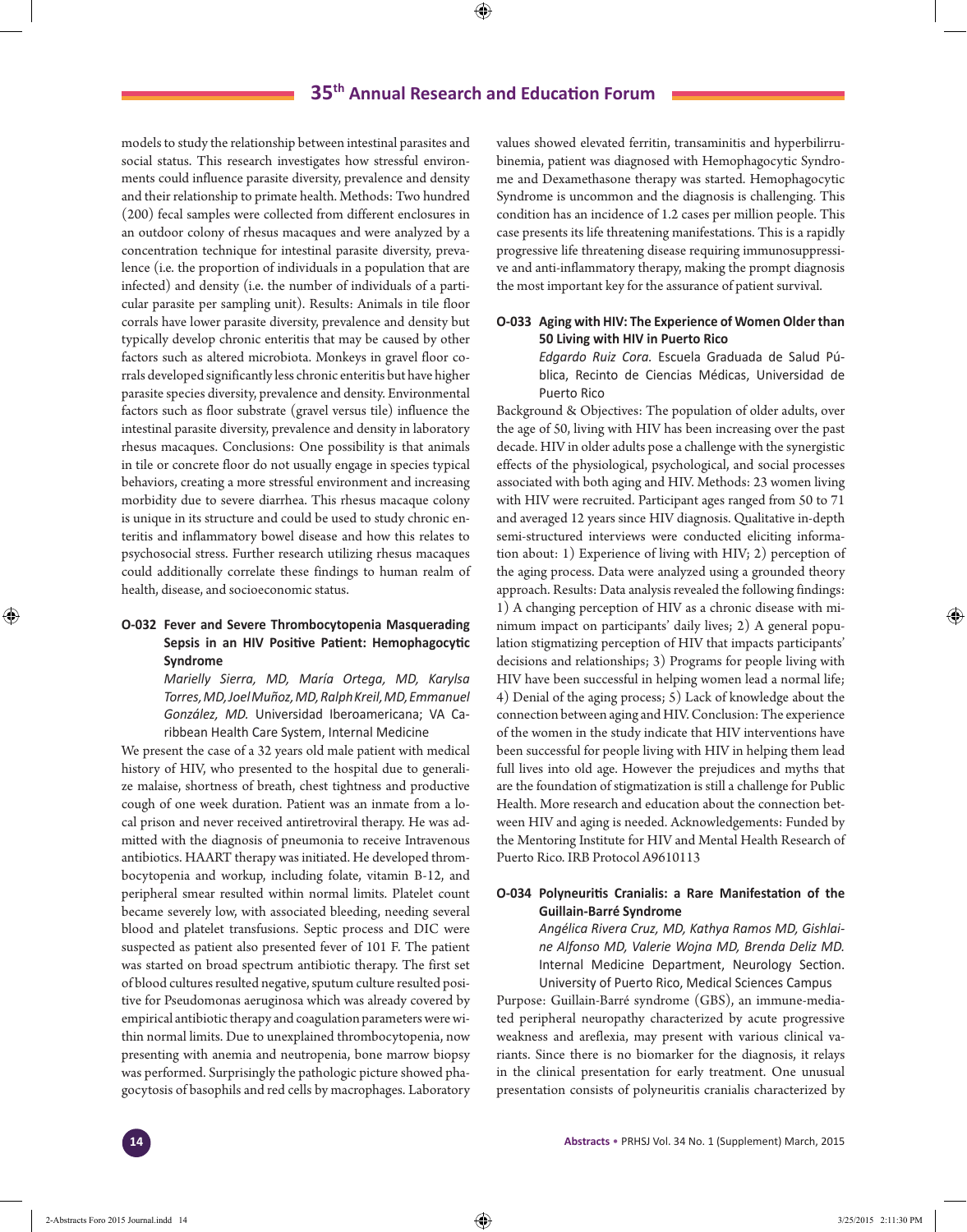multiple cranial nerves palsies without spinal cord involvement. Being a rare manifestation of the GBS, its urgent recognition is imperative to install timely and appropriate treatments. Case description: 24 year-old healthy male who suddenly developed double vision and voice changes after a febrile illness. Was diagnosed with a CNS infection and started on broad-spectrum antibiotics and acyclovir. Despite treatment, symptoms progressed to facial weakness and difficulty swallowing, requiring transfer to our hospital. Neurological examination showed bilateral ptosis, ophtalmoplegia, facial diplegia, and palatal palsy. Also presented general deep tendon areflexia. Mental status and muscular strength were normal. Clinical approach: A brain MRI was normal. A lumbar puncture revealed elevated CSF proteins without pleocytosis. Anti-GM1 was negative. Clinical findings: The main diagnostic considerations included a variant of GBS versus acute myasthenia gravis. Since areflexia was present, an acute polyneuropathy was favored. Treatment with intravenous immunoglobulins resulted in dramatic clinical improvement. Electrodiagnostic study was remarkable for a demyelinating polyneuropathy. Hypothesis: GBS may present with atypical clinical manifestations. Once recognized, installing the appropriate treatment may result in full recovery of neurologic manifestations. In the absence of a biomarker for GBS, early suspicion and evaluation is warranted to avoid the high morbidity and mortality of the disease.

# **O-035 Having Hypospadias Diminishes the Level of Parental Satisfaction with Surgical Repair of their Own Children**

*Wilfredo Morales Cosme1 , Héctor J. Navedo<sup>2</sup> , Jorge A. De Jesus2 , Marcos R. Perez Brayfield3 , Juan Carlos Jorge4 .* 1 MPH Program, School of Public Health, University of Puerto Rico (UPR), <sup>2</sup>Research Assistant, School of Medicine, UPR, <sup>3</sup>Department of Urology, School of Medicine, UPR, 4 Department of Anatomy and Neurobiology, School of Medicine, UPR

Background and Objective: Hypospadias is a congenital condition in males where the urethral meatus is located anywhere along the urethral groove instead of the tip of the glans penis. It is unknown whether having hypospadias affects parental satisfaction when evaluating hypospadias repair of their own children. Methods: One hundred and eleven (111) patients diagnosed with hypospadias were recruited from three pediatric urology clinics. The sample of this study consisted of forty-two patients (n=42) who had undergone surgery at the time of recruitment. Questionnaires were administered to identify clinical diagnoses of the father and by using a Likert scale, surgical satisfaction with hypospadias repair was evaluated by parents and urologists. Paired t-tests were employed with significance attained at p < 0.05. Results: We found that from 42 children who underwent surgical repair, 12 fathers had hypospadias while 30 did not have the condition. Fathers who have the condition were less satisfied with surgical outcomes (Likert value  $2.41 + 0.25$ ) than fathers who did not show the condition (Likert value  $3.03 + 0.16$ ; p<0.02). As expected, the level of physician satisfaction with surgery was similar for children born to hypospadiac fathers (Likert value 3.58 + 0.25) versus those with a parent without the condition (Likert value  $3.55 + 0.12$ ; p<0.97). Conclusion: While hypospadiac fathers show low to moderate level of satisfaction with surgical repair of their children, doctor's satisfaction is moderate to high. Thus, fathers who present the condition are more demanding with surgery results than those who do not present hypospadias.

### **O-036 Giant Abdominal Mass in a Female Newborn: Ovarian or Hepatic Etiology?**

*Wilmarie Bruckman MD, Cesar Cortés MD, Aurelio Segundo MD, Humberto Lugo-Vicente MD, Juan Rivera MD, Lourdes García-Fragoso MD.* UPR School of Medicine, Department of Pediatrics, Neonatology section. San Juan, PR

Purpose: Congenital biliary duct dilatation is rare. We report a novel giant type I choledochal cyst in an asymptomatic neonate. Case Description: This is a newborn female, appropriate for gestational age, born at 41 weeks of gestation, by C-section to a 22 year old primigravida. The newborn did not present complications at the delivery room. She had a prenatal diagnosis of a right ovarian cystic mass and was admitted for evaluation and management. Clinical Approach: Ultrasound imaging was used as a screening tool and the mass origin was identified from the cystic duct in continuity with the gallbladder. Since an accurate diagnosis was important CT-Scan and magnetic resonance cholagiopancreatogram (MRCP) were done as a method of adequate visualization confirming the diagnosis of a giant type I choledochal cyst. Choledochal cyst excision, cholecystectomy and hepaticoduodenostomy reconstruction were performed at eight days of age. The choledochal cyst measured 8 cm x 8 cm. Intraoperative pancreatogram confirmed the pathogenesis of a long common channel as caused of the biliary cyst. Clinical Findings: Other than a palpable mass over the right abdomen causing mass effect and displacing abdominal structures towards the left side, the newborn had no associated clinical findings. Normal hepatic and renal function were preserved before and after excision. She was sent home at 23 days of age. Hypothesis: This patient had ultrasonography, CT, and MRCP performed to establish the diagnosis. Future studies may focus on the best diagnostic study for a newborn with a cystic intra-abdominal mass where etiology is controversial.

#### **O-037 Effect of Knowledge on Breastfeeding Practices**

*Yuneisy García, MD, Andrea Rivera-Sepúlveda, MD, Ana García, MD.* San Juan City Hospital, San Juan, PR Background: Breastfeeding and human milk are the norm for infant feeding and nutrition. The American Academy of Pediatrics recommends exclusive breastfeeding to at least 6 months of age, given the health benefits to both mother and infant. The objective of this study is to identify the effect of knowledge on breastfeeding practices. Methods: Prospective cohort study that recruited in-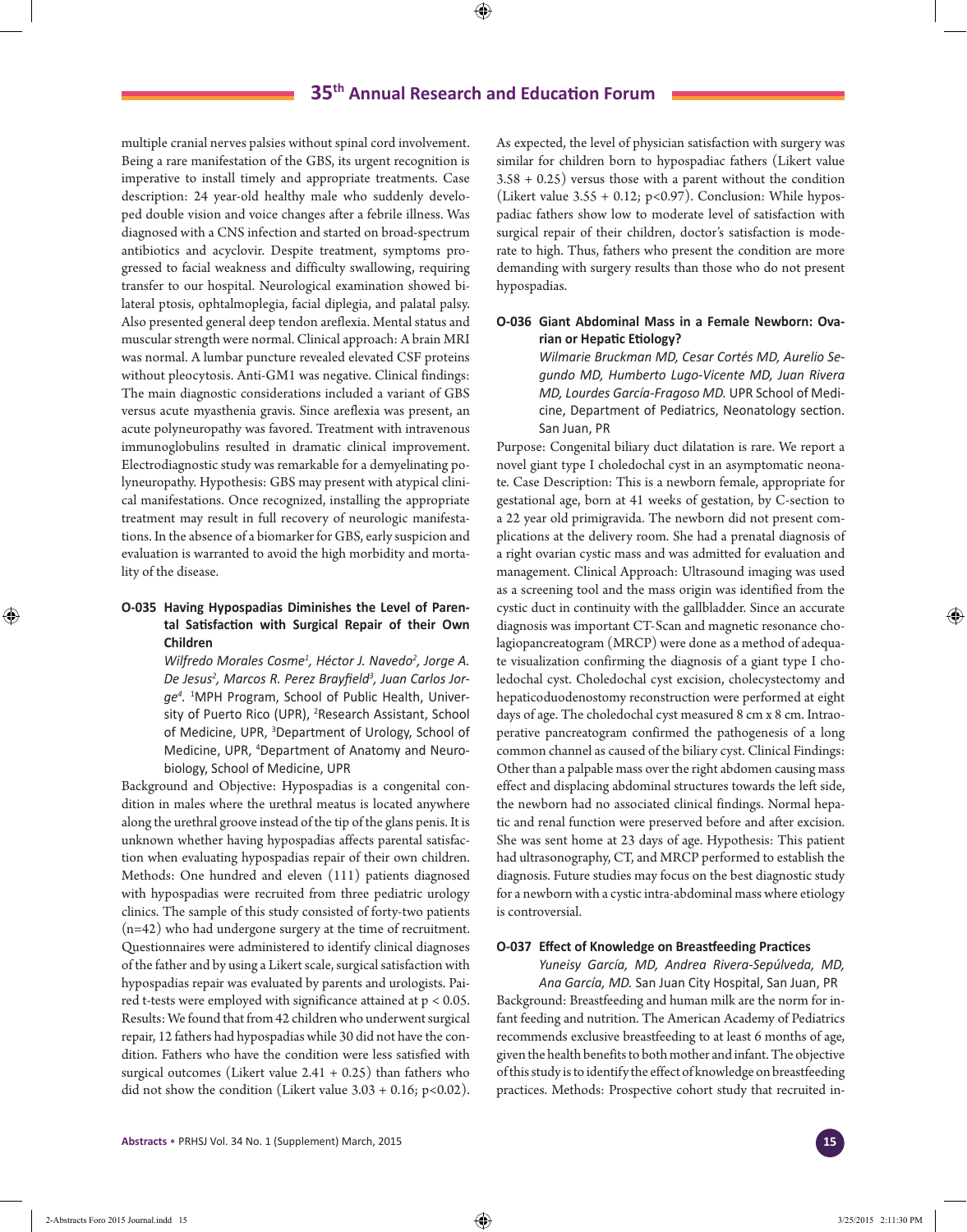fants from 0 to 6 months of age a primary care center from March to October 2014. Patient information was collected via survey and follow-up phone interviews. Results: A total of 104 infants were recruited with a mean age of 2.5 months; 63% female and 37% male. Breastfeeding was found in 48% of recruited infants (partial 63%, exclusive 37%) versus 52% formula fed (p<0.001). Breastfeeding prevalence upon follow-up of 24 mothers showed that 96% of infants remained breastfeeding  $(p<0.001)$ . Mothers were more likely to learn about breastfeeding from a breastfeeding specialist ( $p<0.001$ ), or a brochure ( $p=0.002$ ). Prior lactation influenced their interest for continued breastfeeding with other pregnancies (p=0.012). Conclusions: Upon recruitment, 1/2 of the mothers were already providing breastfeeding, identifying that the first 3 months of age are of great importance to help protect, promote, and support breastfeeding. An evaluation of current information delivery system on breastfeeding is needed, with emphasis on the development of innovative ways to educate our community on the benefits of breast milk. Given the documented short- and long-term medical and neurodevelopmental advantages of breastfeeding, infant nutrition should be considered a public health issue and not only a lifestyle choice.

**O-038 Bipolar Disorder Patients at Risk of Cardiovascular Disease: Exploring Patterns of Non-adherence to Psychiatric Medication for Intervention Development**

> *Sandra I. Ralat, PhD, Colin A. Depp, PhD, Guillermo Bernal, PhD;* University of Puerto Rico, Medical Science Campus, Post-Doctoral Master of Science in Clinical and Translational Research Program, University of California, San Diego, Department of Psychiatry, University of Puerto Rico, Rio Piedras Campus, Institute for Psychological Research

Background & Objectives. The prevalence of Cardiovascular Disease (CVD) risk factors in Bipolar Disorder (BD) patients is about twice as high as that in the general population and Latinos with BD may be at elevated risk. Non-adherence to psychiatric and CVD treatment worsens illness course and increases risk of CVD.The aim of this study is understand Latino patients' perspectives on the barriers to adherence in to aid in the developmentof a targeted intervention to promote treatment adherence in both conditions. Methods. The study involved four focus groups(one session, 20 patients, 23 to 60 years old) who were outpatients in Puerto Rico (ASSMCA and CMHC-Carlos Albizu University). All patients had BD, Type I or II and one or more CVD risk factors (hypertension, obesity, diabetes, high level of cholesterol, smoking, poor diet, no exercise, high level of stress). Baseline demographic measures were taken. Audio-recordings were transcribed and a content analysis was performed, with transcripts coded and analyzed using NVivo software. Results. Among the reasons most commonly identified for patients' lack of adherence to psychiatric treatment were: stigma to the psychiatric condition (fear to be labeled as "crazy" by their families and others),poor support from family members, (pressure to stop their medication because it is not necessary); side effects of medications; patient-related risks (denial of condition), and provider relationship factors (nolistenthe needs of patients). Conclusion. Results support the need forinterventions that consider stigma both in patients and their families, in providers, and side effects of medications, when considering adherence enhancement therapies. Acknowledgements. This research was supported by the National Institute on Minority Health and Health Disparities of the National Institutes of Health Award No. R25MD007607.

# **O-039 Clinical and Laboratory Findings in 60 Laboratory Po-**

**sitive Chikungunya Infection Cases in Puerto Rico**  *Amanda Caban¹, Enid J García Rivera MD, MPH1 , Julio Álvarez Cardona MD1 , Zaira Rosario MS1 , Aidsa Rivera MS2 , Juan A. González MD<sup>1</sup> , Carlos Fernández Sifre MD1 , Héctor Gorbea MD1 , Tyler Sharp, PhD<sup>2</sup> .* 1 University of Puerto Rico School of Medicine, Medical Sciences Campus, San Juan, PR; <sup>2</sup>Dengue Branch, Division of Vector-Borne Diseases, Centers for Disease Control and Prevention, San Juan, PR

Chikungunya fever (CF) is an acute febrile viral disease, transmitted by the Aedes species mosquitoes, first reported in Puerto Rico in May 2014. We present the clinical and laboratory characteristics of 60 laboratory-positive, locally-acquired CF cases in Puerto Rico. As part of an acute febrile illness surveillance project at a university affiliated hospital in Puerto Rico, patients with fever or history of fever for <7 days evaluated at the emergency room were asked to participate. Consented patients had a blood sample collected which were tested by polymerase chain reaction and immunodiagnostic methods for several pathogens including chikungunya virus. Upon recruitment, medical history, signs, symptoms, and laboratory results are gathered and participants are prospectively followed. From June 9 to August 11, 2014, 60 (30%) of the 201 patients recruited with AFI were laboratory-positive for CF. The mean age was 19 years (range: 5 months to 84 years), most cases were males (31,51%), 15 (25%) were hospitalized and there were no fatalities. Presenting symptoms included headaches (49,82%), tiredness (47,78%), chills (38,63%), and anorexia (38,63%). Rash was reported in 33 (55%) patients. Gastrointestinal complaints included nausea (34,57%), abdominal pain (24,40%) and diarrhea (16,27%). Myalgias (47,78%) and arthralgias (46,77%) were commonly reported. Most arthralgias were symmetrical and located in the ankles, wrists, hips, knees, and elbows. Laboratory findings included lymphopenia (56,93%), thrombocytopenia (5,8.3%), and transaminitis (6,10%). Clinical findings were compatible with previous literature reports. Surveillance studies to further existing knowledge about the clinical and long term sequelae of CF in Puerto Rico are needed. This project was supported with Grant 5U01CK000274 from Centers for Disease Control and Prevention and Grants 5S21MD000242 and 5S21MD000138, from National Center for Minority Health and Health Disparities, National Institutes of Health.

### **O-040 Enhanced Surveillance for Acute Febrile Illness in Puerto Rico**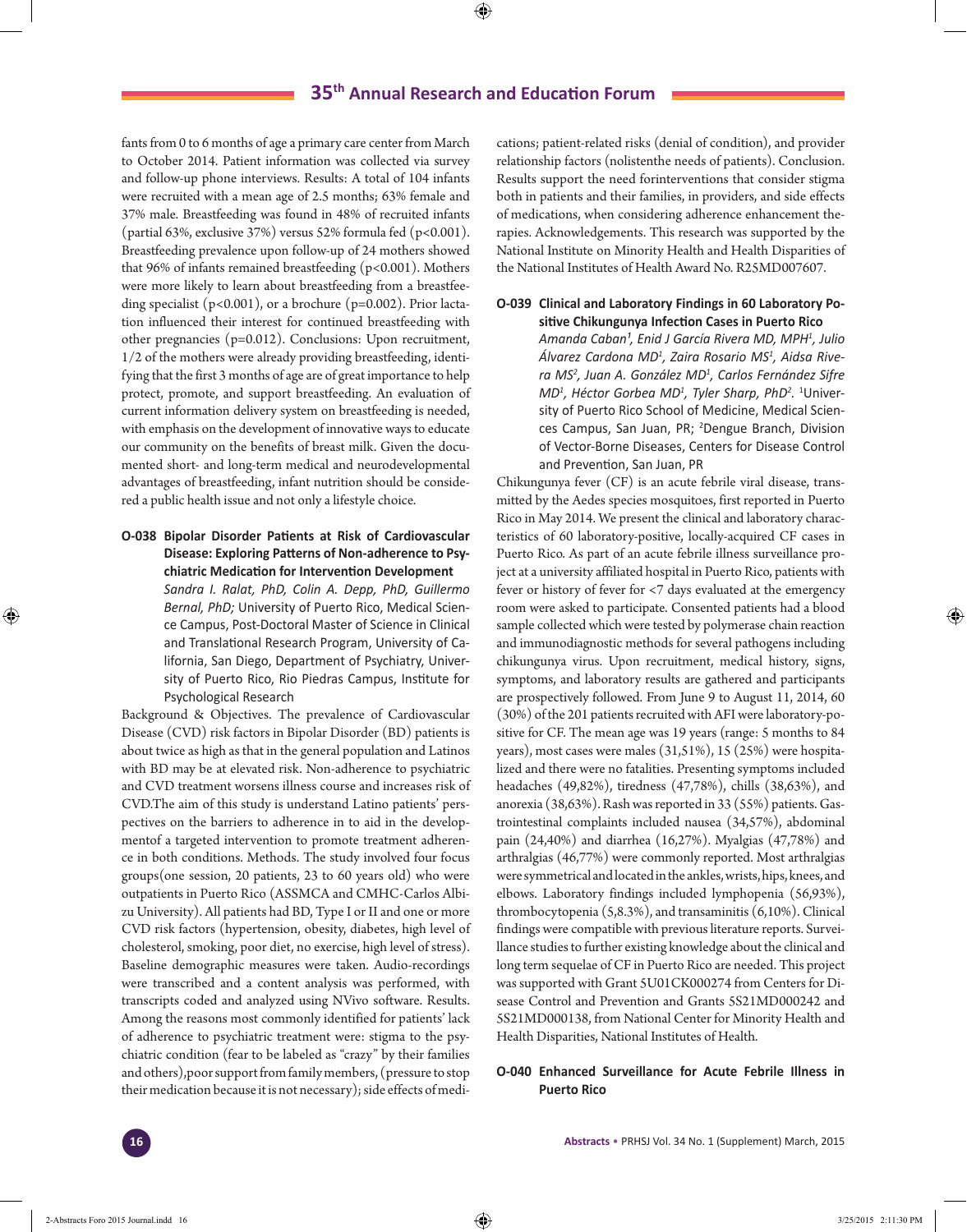*Hector Gorbea1 , Enid Garcia Rivera1 , Zaira Rosario¹, Hilda Torres1 , Aidsa Rivera2 , Tyler Sharp<sup>2</sup>* . 1 University of Puerto Rico, Medical Sciences Campus, San Juan, PR; ²Dengue Branch, Division of Vector-Borne Diseases, Centers for Disease Control and Prevention, San Juan, PR

Background: Dengue has been endemic in Puerto Rico since the late 1960sbut information is lacking on other acute febrile illnesses (AFI) on the differential. Methods:An AFI surveillance site was developed at a university affiliated regional hospital in Puerto Rico.Patients with fever or history of fever for <7 days that sought care at the emergency room were asked to participate. Consented patients had a blood sample and nasopharyngeal swab collectedwhich were testedby polymerase chain reaction and immunodiagnostic methods as appropriate for Leptospiraspp,Burkholderiapseudomallei,5 enteroviruses, influenza A, influenza B, and 10 other respiratory viruses includingadenovirus, respiratory syncytial virus, metapneumovirus, parainfluenza viruses 1-3, and three coronaviruses, and 4 dengue viruses. Results: 565 (11%) of the 5,214 AFI patients seeking care were enrolled betweenJuly 28, 2013and October 21, 2014;146 (25.8%) were hospitalized,270 (47.8%) were female, and the median age was13.0 years (range: 0-90 years). A pathogen was detected in 208 (36.8%) cases;64 (31%)chikungunya virus, 43 (21%) influenza B, 37 (18%) influenza A, 25(12%) dengue virus, 16 (8%) adenovirus, and  $11(5%)$  parainfluenza virus 3. Dengue patients were more likely to be admitted than other enrolled patients (OR 4.8, 95% CI 2.0-11.5). Conclusions: The majority of AFIs were caused by Chikungunya, respiratory viruses, and DENV. Acknowledgements: This project was supported with Grant 5U01CK000274 from Centers for Disease Control and Prevention and Grants 5S21MD000242 and 5S21MD000138 from National Center for Minority Health and Health Disparities, National Institute of Health.

**O-041 La Experiencia de los Docentes con el Uso del Portafolio como Estrategia de** *Assessment* **en el Proceso de Enseñanza y Aprendizaje de los Estudiantes de la Escuela de Farmacia del Recinto de Ciencias Médicas, Universidad de Puerto Rico**

> *Mirna L. Pacheco Rodríguez, EdD.* Universidad de Puerto Rico, Recinto de Ciencias Médicas, Escuela de Profesiones de la Salud, Programa Asistencia Dental con Funciones Expandidas, San Juan, PR

Objetivo: Auscultar la experiencia de los docentes con el uso del portafolio como estrategia de *assessment* en el proceso de enseñanza y aprendizaje de los estudiantes de la Escuela de Farmacia (EF), del RCM de la UPR. Justificación: Creación de un documento escrito que presente la credibilidad y consistencia del proceso, impacto, beneficios, identificación de áreas de problemas, apoyos académicos y administrativos; además de evidenciar el *assessment* como componente importante en el *accountability*. Marco Teórico: Se fundamentó en la Teoría de Aprendizaje

Transformador de Mezinrow. Método: El diseño utilizado para esta investigación cualitativa fue el estudio de caso. Los participantes seleccionados fueron nueve docentes de la EF. La recopilación de datos fue por medio de una entrevista semiestructurada y la revisión de documentos. Para el análisis de los datos se utilizó el modelo de Wolcott. Hallazgos: Entre los hallazgos más relevantes se destacan: la necesidad de mayores responsabilidades, compromisos, capacitación y requerimiento de tiempo. Los resultados obtenidos apoyan la Teoría de Mezirow al señalar que el proceso de aprendizaje más difícil es la transformación de los hábitos de la mente. Implicaciones: Se concluye que el impacto de la función del portafolio en el proceso de enseñanza y aprendizaje para los docentes de la EF fue significativo, de transformación de prácticas educativas, revelador y permitió evidenciar el desarrollo de las diez competencias en los estudiantes a través de su aprendizaje. IRB Protocolo #: A8360113, Aprobado: 22 de febrero de 2013

## **O-042 Collaboration that Matters: Schools of Nursing and Dental Medicine building Capacity for Research** *Augusto R. Elías Boneta1 , DMD, MSD (PI) Marta Rivero Méndez RN, DNS (MU-PI)<sup>2</sup> .* 1 UPR MSC School of Dental Medicine; <sup>2</sup>UPR MSC School of Nursing

Background: In an effort to firmly establish a research culture within the nursing discipline in Puerto Rico, a collaboration was established between the Schools of Nursing (SON) and Dental Medicine (SDM) to build research capacity within the SON and develop research to address health disparities confronted by people in Puerto Rico. This inter-professional experience in building infrastructure and research capacity, promoting interprofessional research collaborations, and promotion of research between the SON and SDM will be described. Methods: The journey of the first two years of partnership includes how interprofessional collaborations were built, outcomes in the area of pilot projects, faculty and students' development, and challenges encountered. Results: The Center for Nursing Research (CNR) was formally established in 2013 at the SON to provide direct support and mentoring to faculty and students of the SON and SDM. Outcomes are: pilot studies, poster and oral presentations, inter-professional work with other disciplines, workshops, seminars, participation in SON's courses, research links with other national universities, and career development plans for junior investigators. Conclusion: The collaborative initiative between the SON and SDM is considered vital and has given the opportunity for enhancing research endeavors between both schools. The joint experience has raised awareness of the importance of inter-professional collaborations that could be the basis to positively influence the next phases of this type of work within the Medical Sciences Campus. Acknowledgements: This project is supported by Award UPR-MFP-6251123

## **O-043 Diseño Participativo de Herramientas para la Capacitación Comunitaria**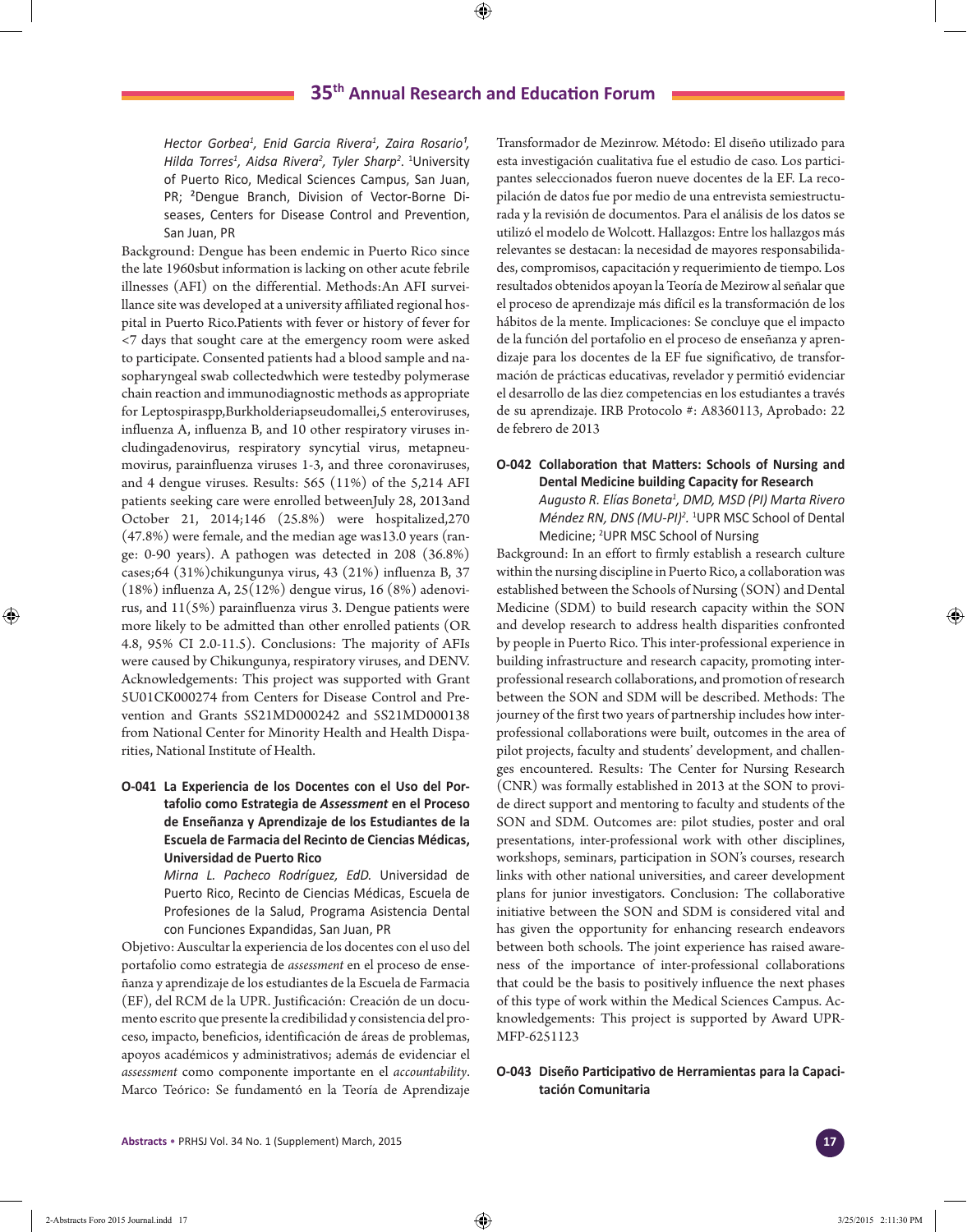*Yiselly M. Vázquez Guzmán, MPHE, CHES; Eric A. Rivera Colón, MS; Mónica Vigo Mockford, MA; Betzaida Santiago Rodríguez, PhD; Marizaida Sánchez Cesáreo, PhD.* División de Servicios Comunitarios, Centro de Investigación y Evaluación Sociomédica, Recinto de Ciencias Médicas

Según el más reciente Estudio del Tercer Sector (2007), en PR existen 6,378 organizaciones sin fines de lucro (OSFL) que ofrecen servicios directos; entre los que predominan losservicios sociales, educativos y de salud. Actualmente, el 65.1% de las OSFL reflejan limitaciones económicas y destacan que entresus principales retosse encuentra la falta de capacidad del personal. Considerando esta realidad y por su rol de facilitador del conocimiento, la academia debe colaborar con los procesos de fortalecimiento de las OSFL.El objetivo de este trabajo es presentar el proceso de diseño participativo de una serie de manuales relacionados con el desarrollo de esfuerzos en Salud Pública.Desde el peritaje de varias disciplinas, el equipo de Asesoramiento Programático de la División de Servicios Comunitarios del CIES-RCM desarrolló una serie de manuales relacionados con procesos de estudio de necesidades, planificación estratégica e implementación de estrategias basadas en evidencia. Luego del diseño se convocó a un grupo de siete OSFL, quienes a través de grupos de discusión proveyeron insumo del contenido y utilidad de los manuales. El resultado del trabajo produjo una serie de cinco manuales, que se encontrarán a partir de enero 2015 de manera gratuita en internet. Este trabajo evidencia la importancia de la colaboración entre la academia y el tercer sector para fortalecer los esfuerzos que se realizan por el bienestar de la comunidad. Se agradece la participación de las OSFL que colaboraron en la validación de los manuales. Asociación Puertorriqueña del Pulmón, Boys and Girls Club de Puerto Rico, Inc., Coalición de Coaliciones Pro Personas sin Hogar, Corporación Milagros del Amor, Fundación Puertorriqueña del Riñón, Jóvenes de Puerto Rico en Riesgo, Inc., Oficina para la Promoción y el Desarrollo Humano, Inc., Programa de Apoyo y Enlace Comunitario, Susan G. Komen for the Cure, Taller Salud, Inc.

**O-044 Lessons obtained about Infectious, Chronic Diseases and Mental Health Issues in El Salvador: Exporting Health Concepts and Measures to International Sites** *Víctor Emanuel Reyes Ortiz, PhDc1,4; Darleen González Cortés MSc2 ; Jessenia D. Zayas Ríos, MPHe<sup>3</sup> ; Yenny Barcenas, MD4 ; Assembly of Christian Churches Inc.* 1 General MPH Program, Health Services Administration Department, Graduate School of Public Health, Medical Sciences Campus-UPR; <sup>2</sup>Health Services Evaluation and Biomedical Research Program, Health Services Administration Department, Graduate School of Public Health, Medical Sciences Campus-UPR; 3 Health Education Program, Social Sciences Department, Graduate School of Public Health, Medical Sciences Campus-UPR; 4 Assembly of Christian Churches Inc.

An international health project was performed in alliance with a faith base community to assist health needs related to HIV/ AIDS, diabetes, cancer, violence, alcohol use and resiliency. Interdisciplinary leaders from different fields joined efforts for working in a rural community at San Vicente, El Salvador in all topics. Standardized and validated instruments were taken for measuring work with communities showing similar results with the work performed elsewhere. Nevertheless, reflections from team members were obtained for contextualizing the measures obtained by surveys and evaluations. This presentation works the need for contextualizing the statistical and evaluation work in a framework of social, political, environmental and other frameworks which otherwise made data senseless. Analysis was performed through the gathering of team ideas and statements collected in debriefing exercises while in the health initiative and after arrival to homeland. Presentation intends to work the need for researchers to re-focus approaches within a self-evaluation of values, personal and community ethics, and the community empowerment.

# **O-045 Using Simulation to Enhance First Year Medical Students Clinical Approach to Transgender Persons** *Pedrogo, Yasmín, Silva, Debora, De Jesus, Nilka, Ortiz, Nerian, Padilla, María.* Clinical Skills Center; Department of Pediatrics, University of Puerto Rico School of Medicine

Medical education curriculum must include learning objectives regarding the importance of meeting health care needs of medically underserved populations and developing core professional attributes to provide effective care in a multi-dimensionally diverse society. Responding to the curricular needs in health disparities, an educational activity related to the clinical approach to the Transgenders (TG) persons was introduced in the clinical skills course for first-year medical students. The objectives of this activity were: perform a comprehensive adult medical history to a TG patient; use effective communication skills displaying professionalism with sensitive patient information; and recognize personal and emotional challenges influencing the care of patient's reproductive/sexual health needs. As pre-requisites, students (n=112) completed a module about health disparities and answered a post-test. Afterwards, students were divided in 3 groups. Within each group, 3 students were chosen to perform a comprehensive medical history to a transgender patient while other students observed the interaction. A standardized patient simulated the script for the interaction. An attending physician facilitated the activity, guided students to use a non-judgmental language and discussed important aspects of a medical evaluation of a TG patient including health care access, and safe sex practices, among others. Finally, students completed a self-reflection exercise. Students emphasized that the activity was very helpful and rewarding. Most of them reported that the most important point learned was how to provide an emphatic and respectful care to the TG persons. Simulation is a valuable stra